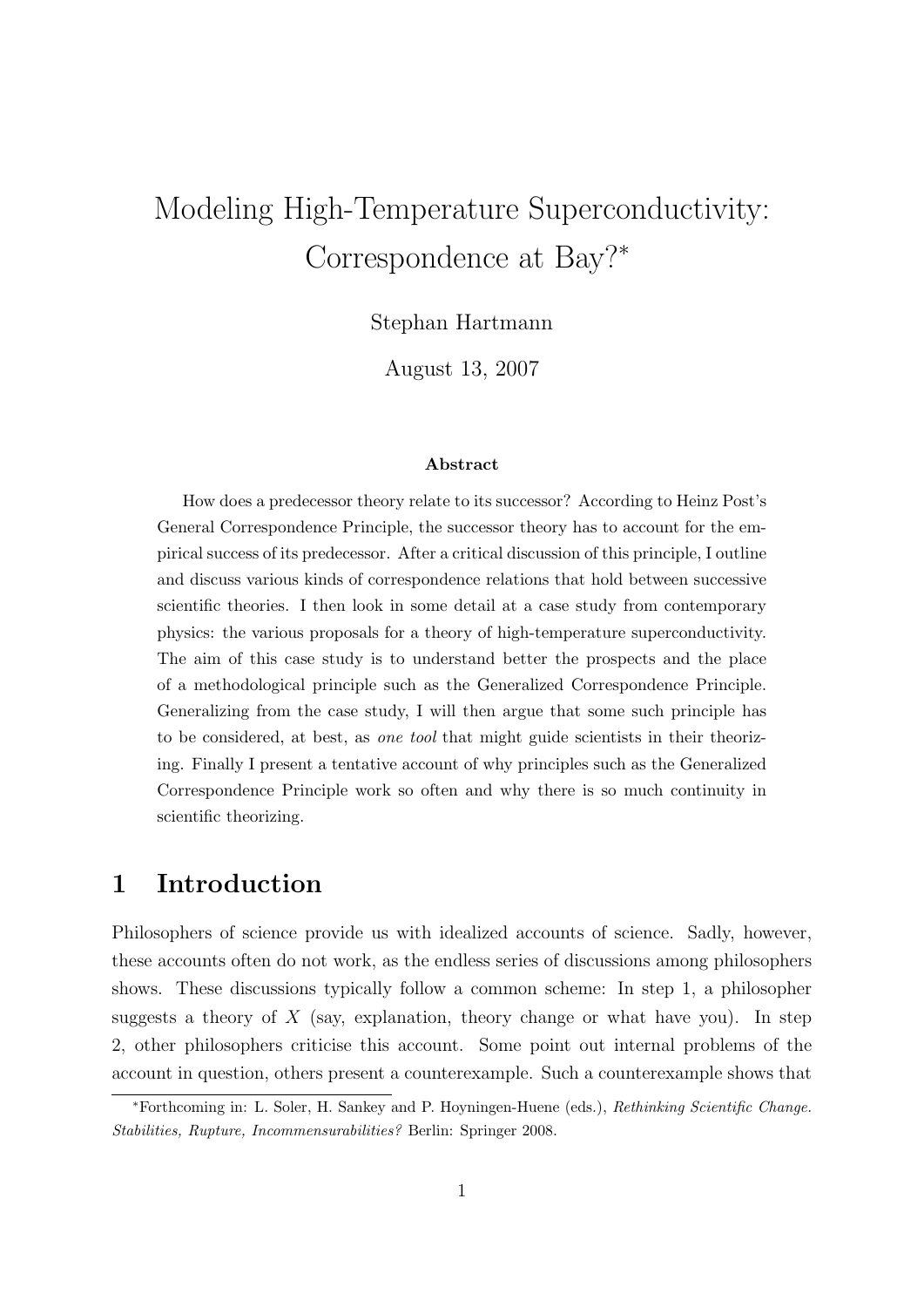the account in question does not always apply and this is taken to effectively refute it alltogether. In step 3, a new universal account is suggested and it is shown, perhaps, that it deals well with the counterexamples of the previous account. But it is soon shown to have other problems. And so on. Philosophers typically come up with universal and all-encompassing accounts, often based on or motivated by some simple and plausible principle which, at the end of the day, almost inevitably fails when confronted with the practice of science.

Scientists, on the other hand, proceed in a different way, which  $-$  if successful  $-$  combines a bottom-up (i.e. data-driven) methodology with a top-down (i.e. theory-driven) methodology. They construct models which account for a comparably small set of phenomena and do not intend for them to be universal in scope. Models are local, not global or universal, and once a models fails, its domain of applicability is (typically, though not necessarily) restricted and a new model with a (typically, though not necessarily) wider scope is put forward. Most importantly, scientists are aware of the fact that models involve idealizations and that they do not provide final answers to all questions they have about the object or system under investigation. And yet, models serve various purposes in the process of science (explanation, prediction, policy recommendations etc.), and they do so very well, which is arguably one of the reasons why science as a whole is so successful. While some models in science are formulated in the framework of a theory ("models of a theory"), such as classical mechanics, others are constructed in the absence of a model-constraining theory ("phenomenological models"). A stock example of a model of a theory is the model of a pendulum, and Bohr's model of the atom is an example of a phenomenological model (see Frigg and Hartmann (2006)).

I hold that philosophers of science can learn much from scientists. They should be more modest and aim at constructing models, not theories that aim at getting everything right in just one shot. As in science, more general principles might be applied here or there, but their applicability has to be approached critically. Rather than arguing for this point in abstracto, I will present an example from the philosophy of science that indicates how my proposal works.<sup>1</sup>

The philosophical discussion of scientific theory change illustrates my approach very well. Leaving somewhat more fine-grained positions aside, two main accounts of scientific theory change can be identified. On the one hand, there is the traditional cumulative account according to which science progresses by adding more and more details to already existing accounts. This view, which stresses the continuity of scientific theorizing, met serious criticisms when confronted with episodes from the history of science. Inspired by this criticism, Kuhn, Feyerabend and others suggested an account of scientific theory change

<sup>&</sup>lt;sup>1</sup>For more on my views on modeling in philosophy of science, see Hartmann  $(2007)$ .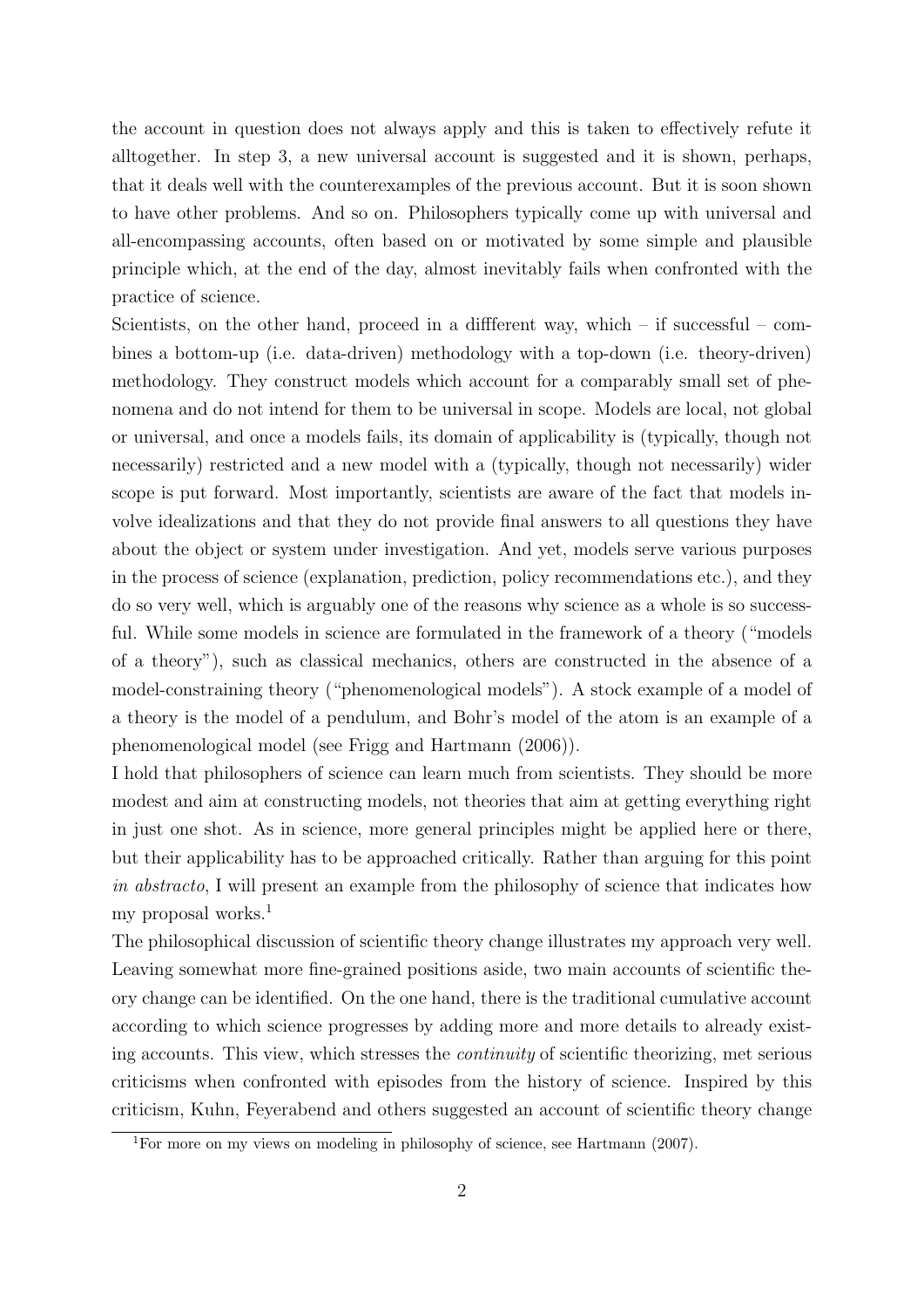that stresses *discontinuities* in scientific theorizing.<sup>2</sup> Buzz words like 'scientific revolution' and 'incommensurability' figure prominently in this account, which gives, just like the cumulative view, a universal answer to the question of how scientific theory change works. One universal philosophical account is replaced by another universal account, but both get in trouble when confronted with cases from real science, as scientific theory change involves both continuity (or stability) and discontinuity (or instability).

There is certainly much more continuity in scientific theorizing, even across revolutions, than Kuhn and his followers made us think. And there might be even more continuity in the future. In The Social Construction of What?, Hacking elaborates this point:

[F]uture large-scale instability seems quite unlikely. We will witness radical developments at present unforseen. But what we have may persist, modified and built upon. The old idea that sciences are cummulative may reign once more. Between 1962 (when Kuhn published *Structure*) and the late 1980s, the problem for philosophers of science was to understand revolution. Now the problem is to understand stability. (Hacking 1999: 85)

So how can the prevalent stability in science be understood philosophically? As the simple cumulative model does not work, an account is needed that stresses, besides the importance of continuities (or stability), the inevitable presence of more or less disruptive discontinuities (or instability) in scientific theorizing. Such an account is hard to come by and I will not present a fully worked out version of it in this contribution. Instead, I will point out a reasonable way for how one should proceed to arrive eventually at such an account. Following the scientist's strategy, I propose to combine a top-down with a bottom-up strategy and will proceed in two steps: First, I will examine examples from real science to obtain an account of the various ways in which scientific theories relate to their predecessors. This step follows a bottom-up strategy. Second, I will try to understand philosophically the prevalent continuitiy (or stability) in scientific theorizing, as pointed out by Hacking and as suggested by my case studies. This step proceeds in top-down fashion, as I will relate the findings of the case study to a more general, though sufficiently flexible, philosophical theory.

To set the scene, I will start with a critical discussion of Heinz Post's Generalized Correspondence Principle (section 2). I will then outline and discuss various kinds of correspondence relations that hold between successive scientific theories (section 3). Section

<sup>&</sup>lt;sup>2</sup>This is not to say that there is no place for continuities in Kuhn's philosophy of science. In The Structure of Scientific Revolutions, Kuhn (1996) devotes a whole chapter to a discussion of "normal science", which is characterized by an accumulation of solved puzzles. Scientific theory change, however, is discontinuous.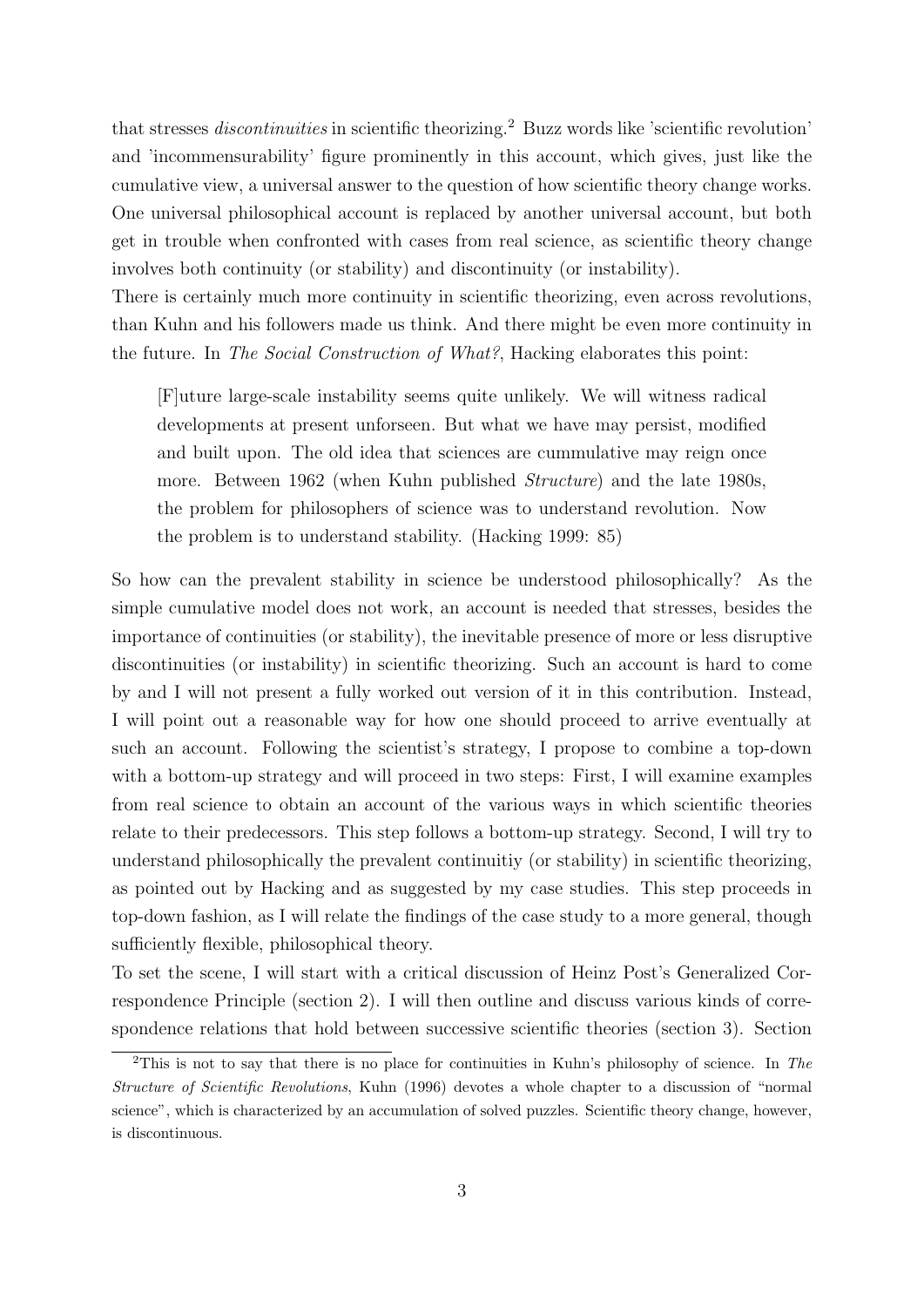4 then looks in some detail at a case study from contemporary physics: the various proposals for a theory of high-temperature superconductivity. The aim of this case study is to understand better the prospects and the place of a methodological principle such as the Generalized Correspondence Principle. Generalizing from the case study, I will then argue that some such principle has to be considered, at best, as one tool that might guide scientists in their theorizing (section 5). Finally, in section 6, I present a tentative account of why principles such as the Generalized Correspondence Principle work so often and why there is so much continuity in scientific theorizing.

### 2 Post's General Correspondence Principle

Post's General Correspondence Principle is a generalization of the quantum mechanical correspondence principle.<sup>3</sup> This principle played a crucial role for Niels Bohr and others in the process of constructing the new quantum mechanics in the 1920s. It was expected that quantum mechanics would account, within certain limits, for the well-confirmed phenomena of classical physics. The quantum mechanical correspondence principle is however somewhat more complicated, as Radder (1991) has shown. The latter consists of various interrelated parts which I will not discuss here. In a first attempt, Post gives the following characterization of 'his' General Correspondence Principle:

Roughly speaking, this is the requirement that any acceptable new theory L should account for its predecessor S by 'degenerating' into that theory under those conditions under which S has been well confirmed by tests. (Post 1971: 228)

The General Correspondence Principle is claimed to be valid even across scientific revolutions. It presupposes that the predecessor theory S and the successor theory L "refer (in their statements) to at least some events or facts which are identifiably the same" (Post 1971: 220), or, to phrase it differently, that  $S$  and  $L$  share a common set of phenomena. The domain of  $L$  is assumed to be larger than the domain of  $S$  and the account given by L will usually be more precise (or at least not less precise) than the account of the phenomena given by S. A typical example is the relation between classical mechanics and the special theory of relativity. The latter theory also correctly describes particles with a velocity close to the speed of light and provides a more accurate account at low velocities than the former.

Post goes on to discuss several possible relations between S and L that range from a complete reduction (which seems hardly ever to occur in science) to approximate or

<sup>3</sup>This section and the next draw on material published in Hartmann (2002).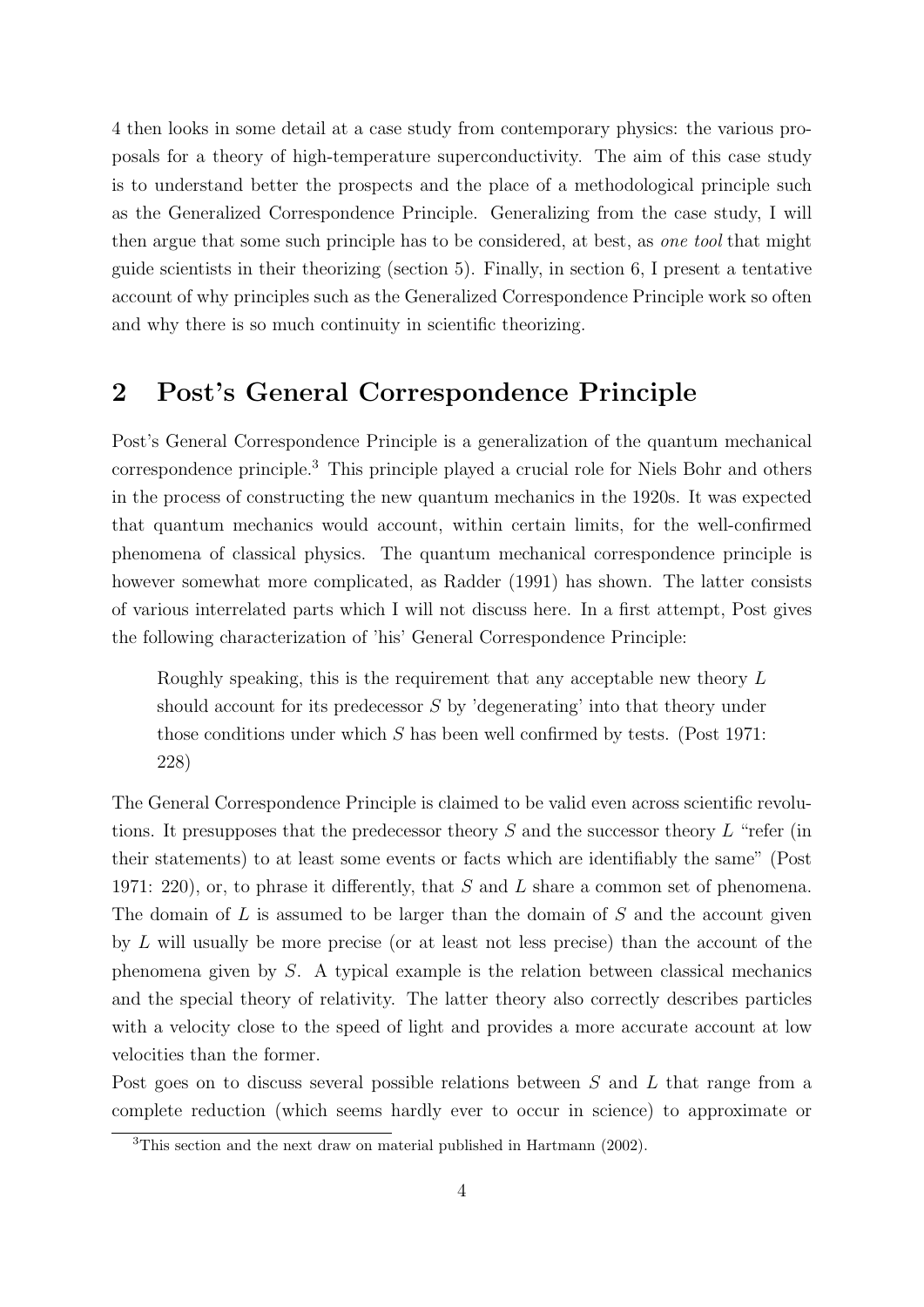inconsistent correspondence, but without explanatory losses (such as the just mentioned relation between classical mechanics and the special theory of relativity). Other possible relations between S and L which exhibit losses would count as evidence against the General Correspondence Principle; Post holds that these relations never occured in the history of science of the last three hundred years – apart from one noteworthy exception that will be discussed below.

One of Post's favorite examples to support the General Correspondence Principle is the periodic system, which survived the quantum mechanical revolution.<sup>4</sup> Post explains:

The periodic system is the basis of inorganic chemistry. This pattern was not changed when the whole of chemistry was reduced to physics, nor do scientists ever expect to see an explanation in the realm of chemistry which destroys this pattern. The chemical atom is no longer strictly an atom, yet whatever revolutions may occur in fundamental physics, the ordering of chemical atoms will remain. (Post 1971: 237)

Post generalizes this example and maintains that the low-level structure of theories is particularly stable, while higher and less-confirmed levels are subject to change in the process of scientific theorizing. The pattern of the atoms remains, although quantum mechanics replaced the former framework theory. This principle seems, at first sight, to be quite plausible; but is it correct? Doubts arise once one recalls that Post himself confesses that the successful part of S may be smaller from the perspective of the new theory L than from the perspective of  $S$  (Post 1971: 232). Given this, it is not clear how there can be a 'resistant kernel' in the long run which "remains pragmatically true . . . for all time", as da Costa and French (1993: 146) suggest.

Later Post refines his proposal to also account for theories S and L with a different vocabulary. These vocabularies have to be translated into each other and this translation  $\mathcal T$  may turn out to be more difficult than a mere one-to-one mapping. Also, a condition  $Q$  on  $L$  has to be specified such that the truncated  $L$  and  $S$  have (perhaps only approximately) the same domain. If the well-confirmed part of  $S$  is denoted by  $S^*$  (the extent of which is only a conjecture at a given time<sup>5</sup>) the General Correspondence Principle can be conveniently expressed as  $S^* = \mathcal{T}(L|Q)$  – the well-confirmed part of S is identical to the suitably translated part of  $L$  which fulfils the condition  $Q$ . If  $L^*$  is the well-confirmed part of L and  $S^{**}$  is the intersection of  $S^*$  and  $L^*$  then the thesis of zero Kuhn losses is that  $S^*$  is identical to  $S^{**}$ . Post claims that the historical record supports this thesis.<sup>6</sup>

<sup>4</sup>For an excellent account of this case study, see Scerri (2006).

<sup>&</sup>lt;sup>5</sup>Cf. Koertge (1973: 172 f).

<sup>6</sup>For a comparison of Post's General Correspondence Principle with other correspondence principles, such as the ones suggested by Fadner, Krajewski, Radder, and Zahar see Radder (1991).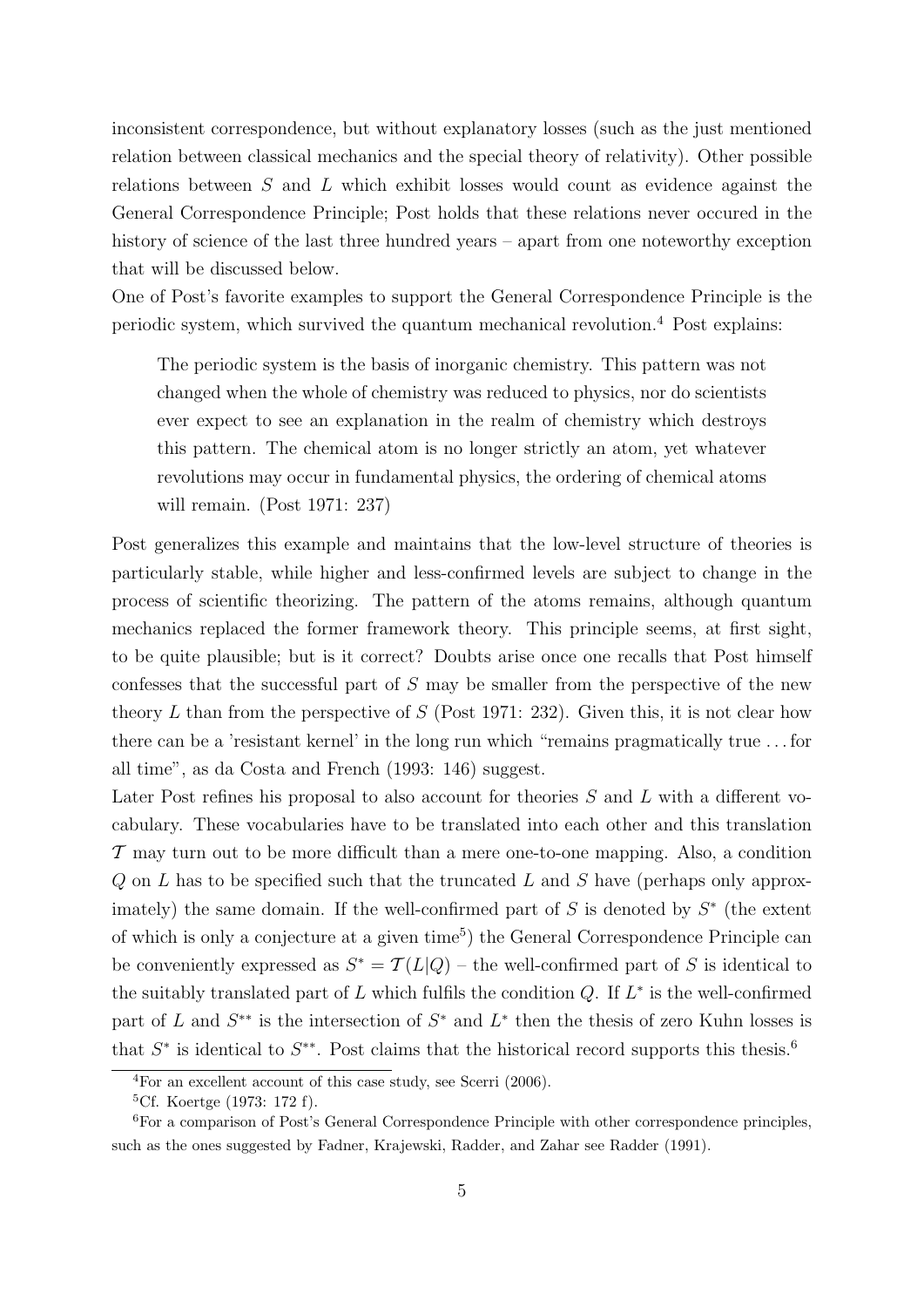It should be noted, however, that Post's analysis does not take the 'loser's perspective' into account. From this perspective there are indeed successes of the old theory which the new theory cannot account for.<sup>7</sup> Besides, even from the 'winner's perspective' the thesis of zero Kuhn losses may be too strong. Saunders (1993: 296), for example, writes that "Laudan [(1981)] is right to insist that one can always find some theorem, deduction, conjecture, or explanation that has no precise correlate in the successor theory". He then goes on, though, to distinguish between significant and insignificant Kuhn losses; only the insignificant ones are, of course, 'allowed'. I will come back to this issue below. Radder (1991) has pointed out another problem for Post's approach: Not all equations of L may 'degenerate' in equations of S. As an example, consider the famous formula  $E = m_0 c^2$ for the energy of a particle with rest mass  $m_0$ . This equation makes sense only in the special theory of relativity. It remains unaltered in the limit of low velocities  $v$  (i.e. for  $\beta := v/c \rightarrow 0$ , although it does not correspond to an equation of classical mechanics.

According to Post, the General Correspondence Principle is both a descriptive and a normative thesis. It is considered to be a *post hoc* elimination criterion and theories which do not fulfill it should be, as Post boldly advises, consigned to the 'wastepaper basket' (Post 1971: 235). Examining cases from the history of science, Post only spotted one 'counterexample' to the General Correspondence Principle. Ironically it is the best theory we have today: quantum mechanics, a theory that, or so Post argues, does not account for the successes of its predecessor classical mechanics (Post 1971: 233). This is a crucial failure which Post blames on the supposed incompleteness of quantum mechanics (Post 1971: 234, 246).<sup>8</sup> Quantum mechanics therefore does not, for Post, count as a case against the General Correspondence Principle. Instead the fact that quantum mechanics does not fulfil the General Correspondence Principle shows that this theory should not be accepted or at least that it should not be considered to be the successor of classical mechanics. It belongs, perhaps, in the wastepaper basket. Other proponents of a generalized correspondence principle, such as Radder, do not go as far and emphasize correspondence relations that do hold between quantum mechanics and classical mechanics. Their arguments will be examined in the next section.

Before doing so, another issue needs to be mentioned. So far, the following three theses are in conflict: (1) Post's General Correspondence Principle is descriptively correct, (2) the belief in the truth of quantum mechanics is justified and (3) quantum mechanics and classical mechanics share a common set of phenomena. Rather than rejecting theses (1) or (2) one might doubt thesis (3). Cartwright (1999), for example, argues that we

<sup>7</sup>Cf. Hoyningen-Huene (1993: 260-262) and the references to the work of Kuhn cited therein.

<sup>&</sup>lt;sup>8</sup>It is interesting to speculate how Post would evaluate the recent work on decoherence and the alleged "emergence of a classical world in quantum theory". See Joos et al. (2003).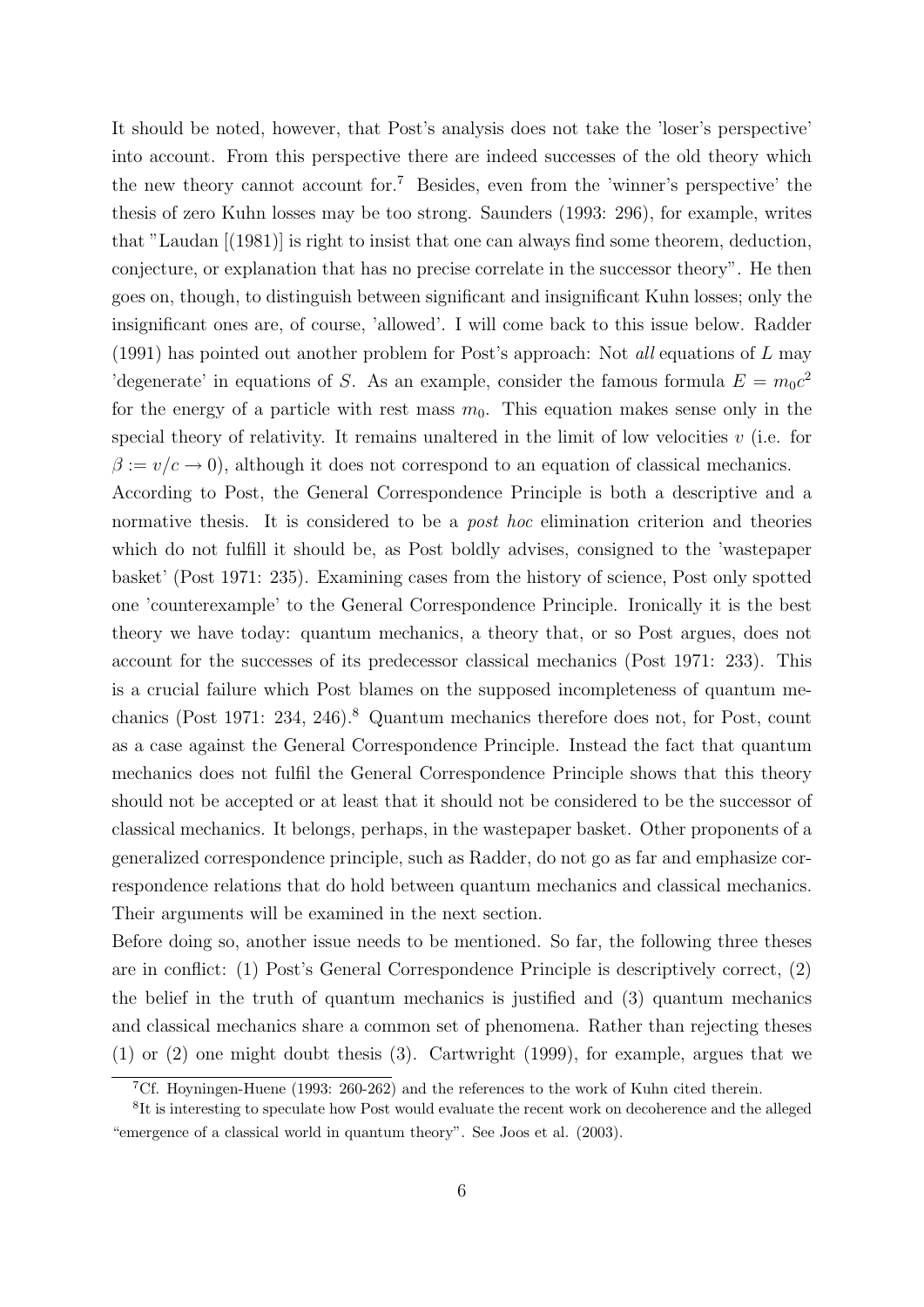have good reasons to believe that there are two disjunct classes of phenomena; some can be modeled by using the toolbox of quantum mechanics, others by relying on classical mechanics. There is consequently no quantum mechanical model of classical phenomena. Contrary to Cartwright, however, Post and  $-I$  believe – most physicists hold the view that quantum mechanics and classical mechanics do share a common set of phenomena. They assume that quantum mechanics accounts for the phenomena of classical mechanics in principle; it is merely a matter of computational complexity to demonstrate this. In the end, however, this might be nothing but a metaphysical dream.

What is the outcome of the discussion so far? First of all, when the General Correspondence Principle is applied, it often does not hold strictly, as Radder's example shows. Besides, there are losses from the loser's perspective and maybe also losses from the winner's perspective. Secondly, as a consequence of all this, there is a tension between the practice of actual science and a normative reading of the General Correspondence Principle. And yet Post is right when he points out that there is a lot of continuity in scientific theorizing, even across scientific revolutions. Still, the relations between various theories in the history of science are much more complicated than the General Correspondence Principle makes us believe. Perhaps there is no single and non-trivial principle which captures the rich structure and variety of developing scientific theories. This can only be established empirically. What is needed, therefore, is a careful examination of episodes from contemporary science and the history of science on which, perhaps, a meta-induction can be based. As a first step, it is helpful to highlight various relations which hold between successive scientific theories. This is what we will do in the next section.

### 3 A Plurality of Correspondence Relations

In the development of scientific theories, continuities as well as discontinuities appear. Hence, the interesting question to be addressed is this: Which elements of  $S$  and  $L$ correspond to each other, and which elements do not? Are there general rules that guide practising scientists in those difficult decision situations (if it can be reconstructed as such)? As a prolegomenon to such a task, it is reasonable to examine more closely how specific scientific theories relate to each other. Which elements are taken over, what are the motives for doing so and how are the elements of the old theory made to fit the new theory? Examining cases from various sciences, I will address these questions and provide a preliminary (and not necessarily exhaustive) list of correspondence relations which may hold between successive theories. Some theories exhibit more than one of these relations, and some correspondences appear at different stages of the development of a theory. A first useful distinction is between ontological and epistemological correspondence rela-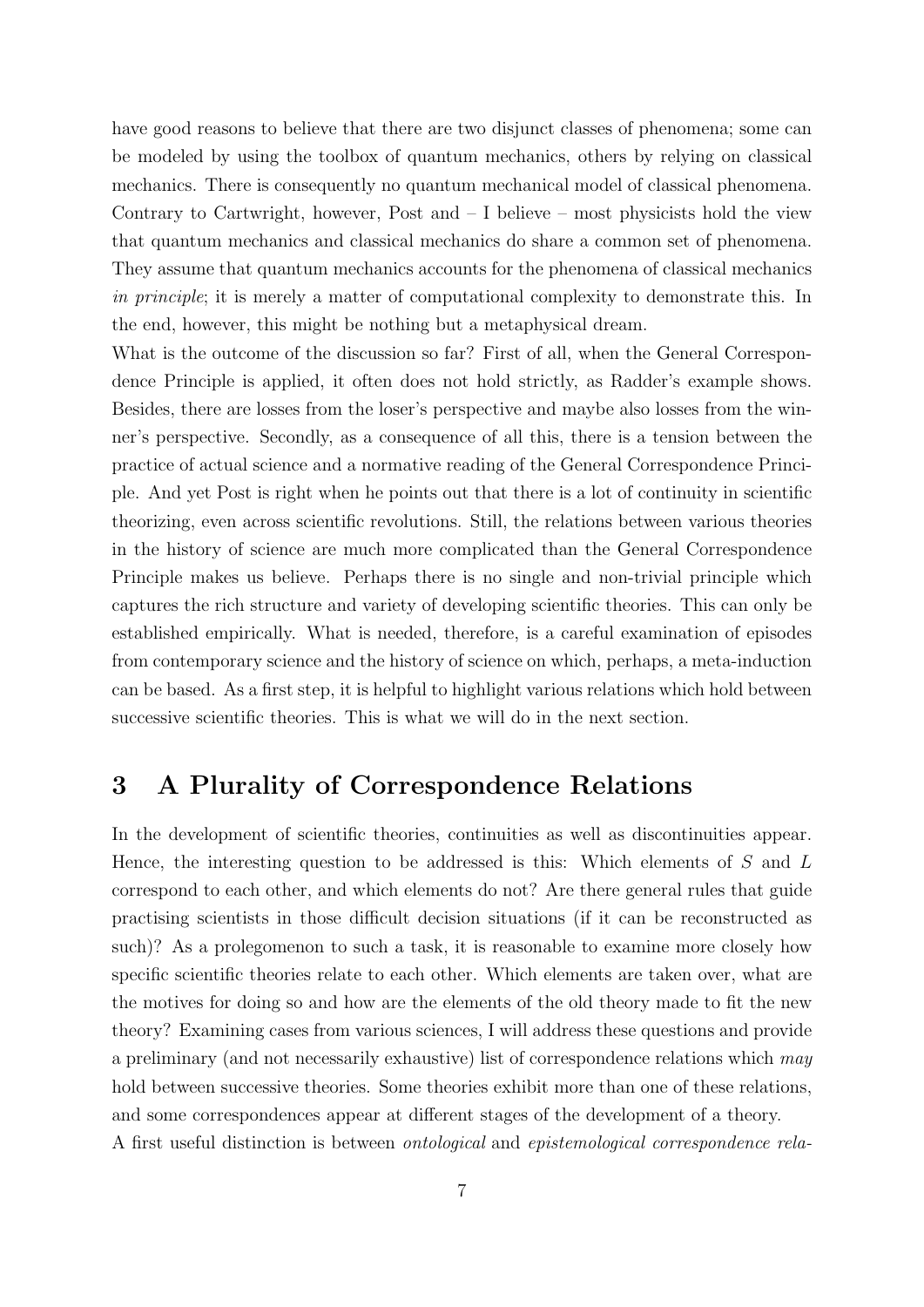tions. An ontological correspondence relation holds between S and L if some or all of the entities of  $S$  are also entities of  $L$ . In this contribution, I will consider only epistemological correspondence relations, i.e. relations between the theories in question. The following types of epistemological correspondence relations can be distinguished:

- 1. Term Correspondence. Here certain terms from  $S$  are taken over into  $L$ . This is a standard strategy in the development of scientific theories. In The Structure of Scientific Revolutions Kuhn writes that "[s]ince new paradigms are born from old ones, they ordinarily incorporate much of the vocabulary and apparatus, both conceptual and manipulative, that the traditional paradigm had previously employed" (Kuhn 1996: 149). Now it is well-known that Kuhn also argues in the very same book that this continuity goes along with meaning variance and problems of reference. A standard example is the meaning shift from 'mass' in classical mechanics to 'mass' in the special theory of relativity. A disclaimer or two is in order here. Term correspondence does not imply that all terms of a theory correspond to terms in the successor theory. Often, only a few key terms are carried over, while others are left aside and new terms are coined in addition. Also, a correspondence relation between two theories can be established by a suitable translation of the respective terms. Term Correspondence is a rather minimal requirement; it is presupposed by all other corrrespondence relations to be discussed below.
- 2. Numerical Correspondence. Here S and L agree on the numerical values of some quantities (cf. Radder 1991: 203-204). Numerical Correspondence therefore presupposes Term Correspondence. An example is the spectrum of hydrogen in the Bohr model and in quantum mechanics. Although the assumptions that were made to calculate the spectrum differ considerably in both theories, they nevertheless lead to the same numerical values. Again, this is a rather weak kind of a correspondence relation which is moreover usually realized only approximately (as in the example just discussed). Its heuristic value is low since the principle can only be applied *post* hoc. Obviously, Numerical Correspondence is only interesting in the mathematical sciences; it does not apply, for instance, in large parts of biology or archeology.
- 3. Observational Correspondence. This kind of correspondence relation is introduced in Fine (1993) in the context of his interesting resolution of the quantum mechanical measurement problem. Fine does not accept Cushing's claim that Bohm's version of quantum mechanics should have been chosen according to Post's General Correspondence Principle (Cushing 1993: 262), because the Bohm theory "did not enable one to retrieve the classical and well-confirmed account of a ball rebounding elastically between two walls" (Fine 1993: 280). It therefore does not fulfil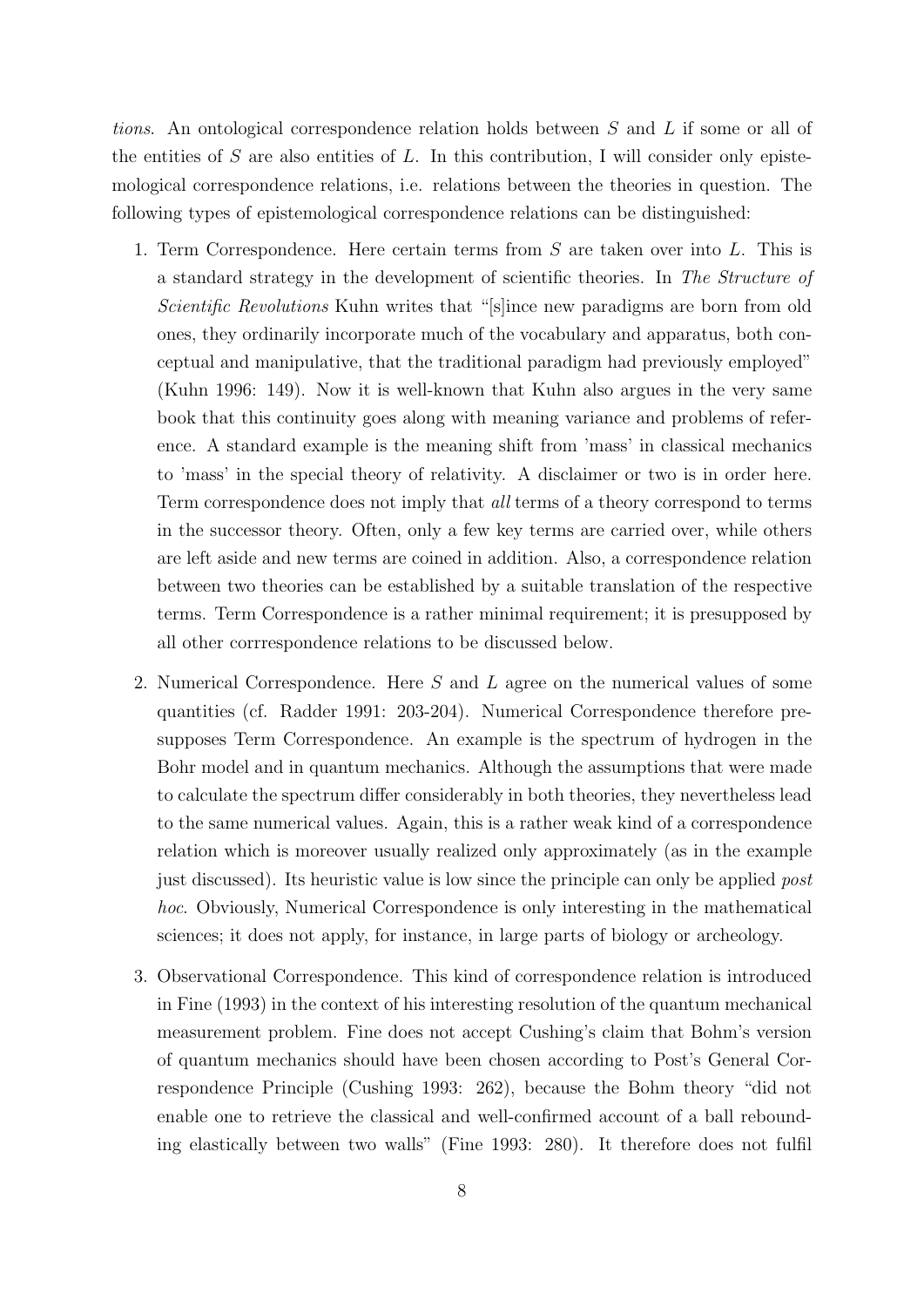Post's correspondence principle. Bohm's theory does, however, fulfil a weaker form of a correspondence principle. Fine writes: "[W]here the classical account itself is well-confirmed, the Bohm theory 'degenerates' into the classical account of what we are expected to observe under well-defined conditions of observation" (Fine 1993: 280). Unfortunately, the standard Copenhagen version of quantum mechanics does not fulfil the principle of Observational Correspondence and Fine therefore presents his solution of the measurement problem in order to restore this. Abstracting from quantum mechanics, Observational Correspondence means that  $L$  'degenerates' into what we are expected to observe according to  $S^*$  under well-defined conditions of observation. Observational Correspondence, like Numerical Correspondence, presupposes Term Correspondence, but differs from Numerical Correspondence, which may also apply when the quantities in question cannot be observed. Besides, Observational Correspondence relations can also hold in sciences which do not represent their content numerically. Observational Correspondence emphasizes the role of the conditions of observation which are especially important in the context of quantum mechanics. A heuristic principle based on the demand of Observational Correspondence is again only a *post hoc* selection criterion. It is of no help in the actual process of constructing new theories. Observational Correspondence alone also does not suffice to provide an explanation for the success of the old theory. It is therefore weaker than Post's General Correspondence Principle.

4. Initial or Boundary Condition Correspondence. According to a well-known view of scientific theories, a theory is a set of axioms (or laws) plus suitable initial or boundary conditions. Kamminga (1993) complains that the philosophical focus is too much on the axioms (or laws), leaving initial and boundary conditions aside. This is unfortunate, since especially in the non-formal sciences, Kamminga claims, these conditions play an important role which is relevant to the issue of inter-theory relations. It turns out that there are theories which incorporate consequences of their predecessor as an initial or boundary condition. An example from the research on the origin of life illustrates Kamminga's general point which she sums up as follows: "[I]n the attempt to integrate the original theory  $T$  with another theory outside its domain, some consequence of the latter is incorporated into  $T$  as an antecedent condition, which then places strong constraints on the selection of laws that have explanatory relevance in the modified theory  $T''$  (Kamminga 1993: 77). This procedure, therefore, provides a link between the two theories. Note, however, that this way of connecting two theories is only a very loose one. It has some heuristic value but it should be noted that the assumptions taken over from the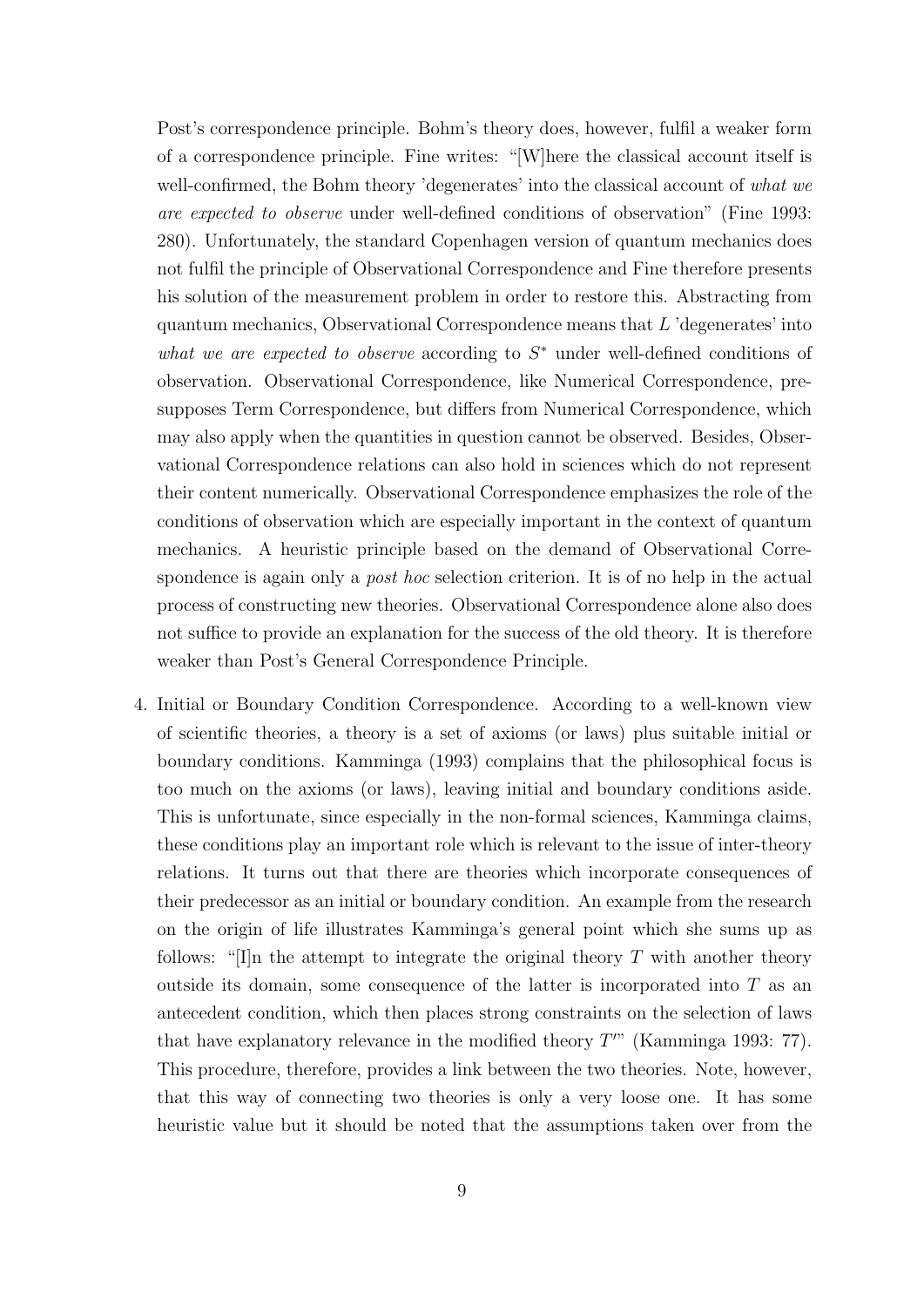predecessor theory remain unexplained in the successor theory.

- 5. Law Correspondence. Laws from S also appear in L. This kind of correspondence relation often holds only approximately. An example are the laws for the kinetic energy in classical mechanics and in the special theory of relativity. For low velocities,  $T_{CM} = 1/2 mv^2$  and  $T_{SRT} = (m - m_0) c^2 = 1/2 mv^2 \cdot (1 + 3/4 \beta^2 + \mathcal{O}(\beta^4))$ are approximately the same. Hence, the special theory of relativity reproduces and explains the successful part of classical mechanics. It is probably this kind of a correspondence relation which Post had in mind when he suggested his General Correspondence Principle. Law Correspondence implies Numerical Correspondence and presupposes Term Correspondence, the difficulties of which (such as meaning variance etc.) therefore occur again. Despite all this it is required that the terms in question have the same operational meaning in  $S$  and  $L$  (cf. Fadner 1985: 832). In many cases, Law Correspondence is only a *post hoc* selection criterion of theory choice. As Radder's above-mentioned example demonstrates, it may only hold for some of the laws of the theories in question.
- 6. Model Correspondence. This type of a correspondence relation comes in two variants. (1) A model which belongs to S survives theory change and re-occurs in L. A typical example is the harmonic oscillator which is widely used in classical mechanics, but is also applied in quantum mechanics and in quantum field theory. It should be noted that models, such as the harmonic oscillator, are not only taken over by the theory which succeeds the original theory, but also by quite unrelated theories. This is best seen by pointing to all other theories of physics which employ the harmonic oscillator; in fact, it is difficult to find a theory which does not employ this model. Model Correspondence of this first kind has a considerable heuristic potential. It is, however, not guaranteed that the new theory explains the success of the old theory, because the model in question may be embedded in a completely new framework theory which may also affect the overall correspondence relation between  $S$  and  $L.$  (2) Post mentions another strategy of theory construction which takes models seriously: "In this case we adopt a model already available which may initially have been offered as an arbitrary articulation of the formalism only. [. . . ] It is a case of borrowing a model of the S-theory which contained features not essential for the modelling of the S-theory ('neutral analogy'), and assigning physical significance to such extra features" (Post 1971: 241). An example is the crystallographic models which were used already a century before physicists identified the units of the regular lattices with physical atoms. Sometimes, Post concludes, scientists built "better than they knew" (Post 1971: 242). This example also shows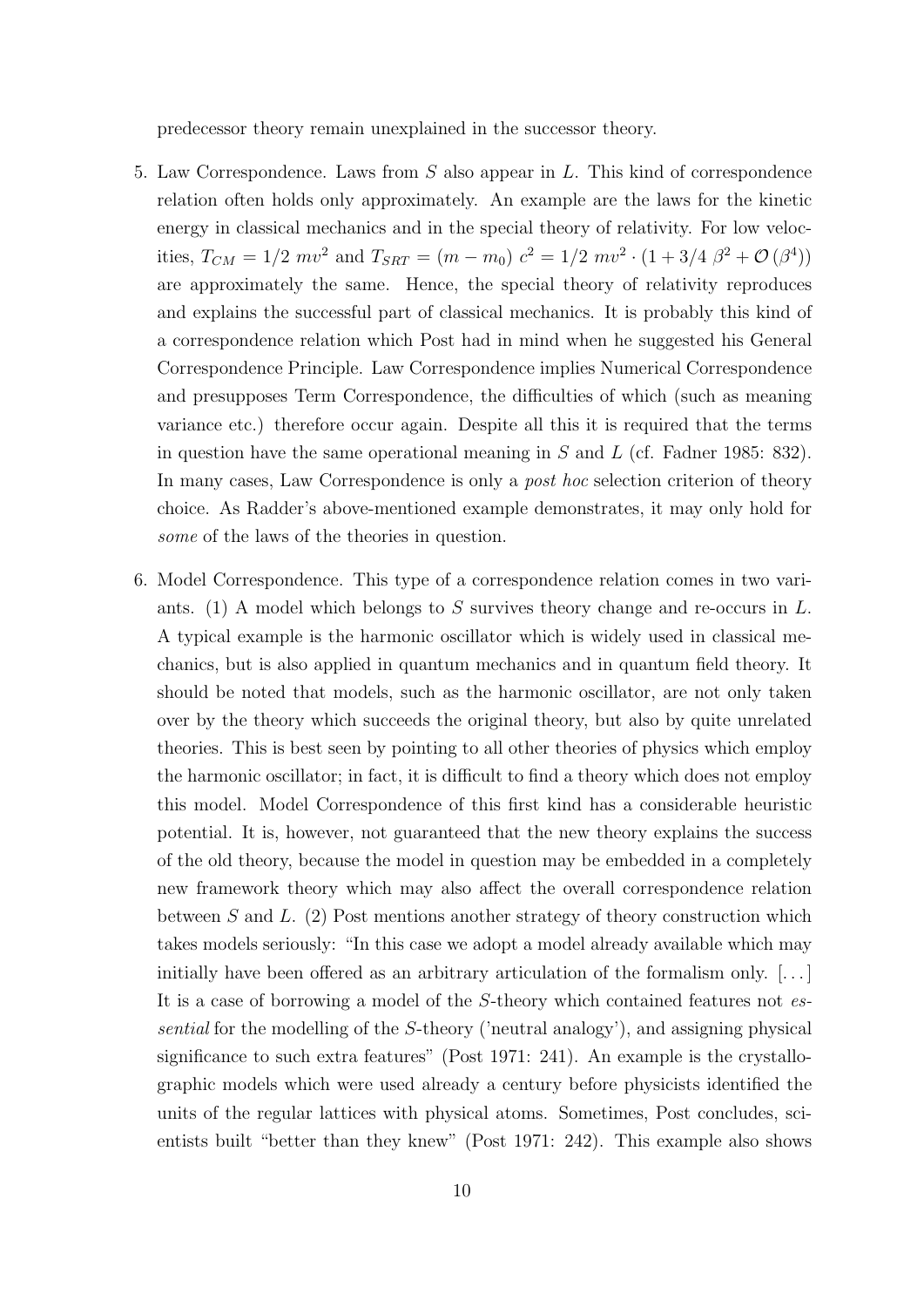that Model Correspondence of this second kind may indeed lead to an explanation of the success of the predecessor theory. $9$  However, the criterion is highly fallible, as Post himself grants.

7. Structure Correspondence. Here the structures of S and L correspond. But what is a structure, and what does it mean that two structures correspond? One option is to use the term 'structure' only in its precise mathematical meaning. If one does so, it is not difficult to flesh out the idea of a correspondence relation between two structures by applying mathematical concepts such as sub-groups and group contractions. And indeed, many theories in physics can be linked to each other in this way. A typical example is the relation between the inhomogeneous Lorentz group (that characterizes the special theory of relativity) and the inhomogeneous Galilei group (that characterizes classical mechanics) which 'correspond' in a precise mathematical sense. In examples like this Structure Correspondence works best. Another interesting case is the relation between the theories of Ptolemy and Copernicus. Saunders shows that "[a]n astronomy based only on epicycles [...] corresponds to an expansion of the form  $\sum_i c_i \exp(i\omega_i t)$  (with the earth chosen as origin)" (Saunders 1993: 299). So the mathematical structures of both theories are (perhaps only approximately) the same, which leads Saunders to the conclusion that there is no reason to worry about the abandonment of the Aristotelian world-view or a wholesale change of paradigm (Saunders 1993: 298).

Saunders' large-scale fight against relativism<sup>10</sup> appears somewhat cheap; parts of theories where problems for the idea of correspondence show up are stamped as 'insignificant' (such as the ontology of a theory<sup>11</sup>, but also laws) while only the mathematical structure of a theory remains, in some sense, stable. But even here things are not that easy. With respect to the role of gravity, Saunders concedes that he does "not suggest that these things can be completely codified" but goes on to confess that this strategy "is, and  $\left[\ldots\right]$  has always been, the essence of the enterprise of dynamics" (Saunders 1993: 306). Confessions like this are not enough to provide a vigorous defence of the cumulative, progressive view of the history of physics, but Saunders showed that mathematical structures of consecutive theories may and often do correspond in a strict mathematical sense.

Structure Correspondence does not imply Numerical Correspondence. Often, the

<sup>9</sup>For more on the relation between models and theories see Frigg and Hartmann (2006).

 $10$ Note that for Saunders, 'relativism' is a collective name for social constructivism, historicist epistemology, linguistic holism and anti-realism; cf. Saunders (1993: 295 f).

<sup>&</sup>lt;sup>11</sup>Cf. Saunders' discussion of ether in Saunders  $(1993: 299)$ .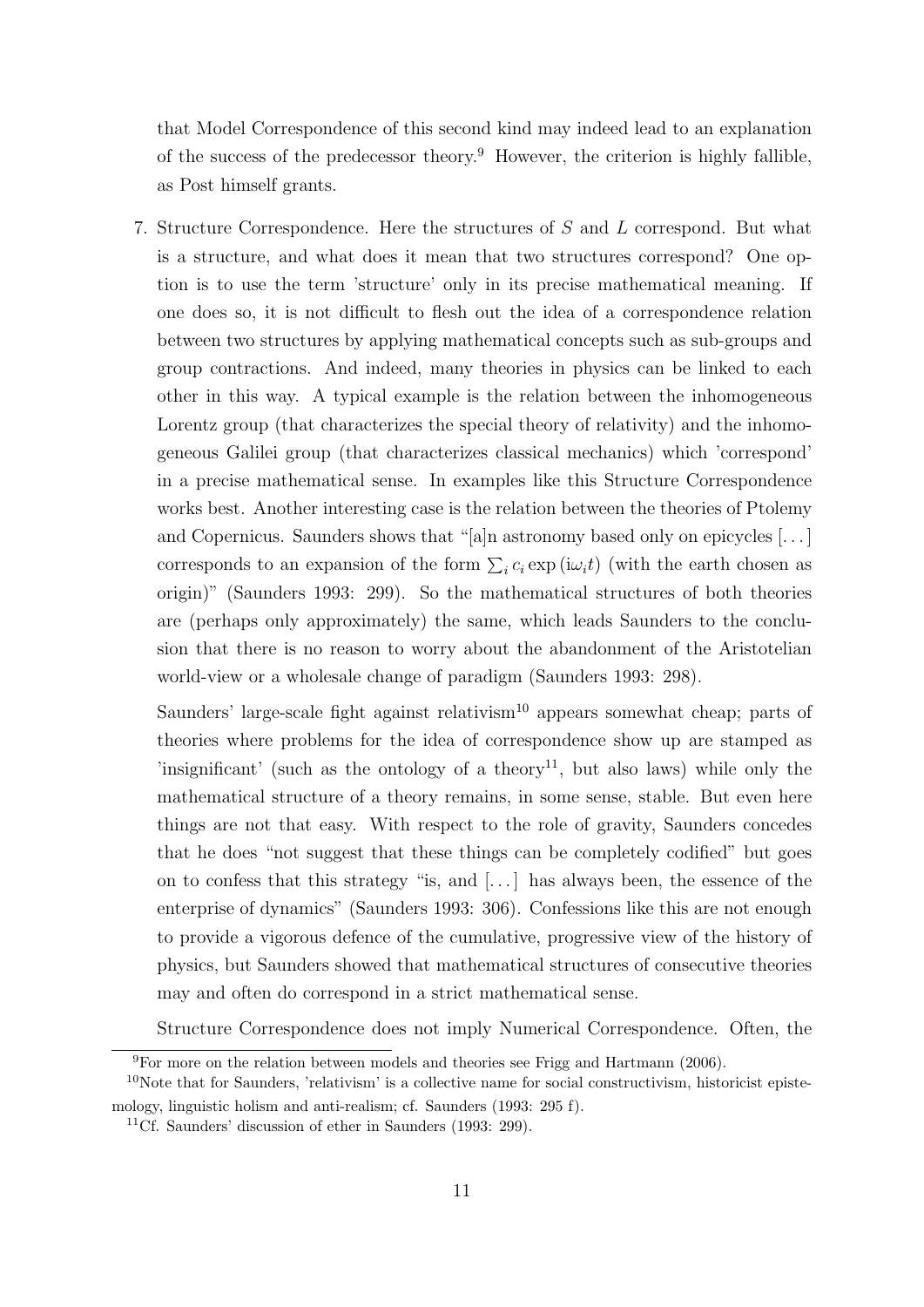structure is 'too far away' from the empirical basis of a theory in order to guarantee continuity at that level (especially in the cases Saunders has in mind). It is therefore not at all trivial to reproduce the empirical success of the precursor theory once one has decided to take over parts of the structure of the old theory. Despite this, Structure Correspondence has a very high heuristic value, especially in contemporary theoretical physics. Because of the huge gap between the respective theories (such as superstring theory) and the world to which we have empirical access, structure-based reasoning, such as symmetry considerations, is often the only tool which enables scientists to proceed. However, when it comes to other sciences, such as biology or archeology, Structure Correspondence does not seem to be of much value, especially if one explicates 'structure' mathematically.

Three conclusions can be drawn from the above analysis: First, successive theories can be related in many ways. Sometimes only Numerical Correspondence holds (at least approximately), in other cases entire mathematical structures correspond. Every case is different. This is why global philosophical issues, such as meaning variance and incommensurability, should be discussed 'locally', i.e. on the basis of concrete case studies that exemplify specific types of relations between scientific theories. The details might, and often do, matter.

Second, there are continuities and discontinuities in scientific theorizing, although it is not a priori clear which elements of a theory will survive theory change, and which ones will have to go. An additional difficulty for correspondence theorists is the notorious problem of underdetermination. Maybe there is no unique best choice regarding which elements of successive theories should correspond and which should not correspond with each other.

Third, the philosophical project of a methodology is best described by the picture of a toolbox. According to this view, methodologists extract – ideally on the basis of a wealth of case studies – a set of methods and techniques which can tentatively be applied by practicing scientists in a particular situation. What is in the toolbox may, however, depend on time. Good scientists know, of course, already a wealth of tricks and methods, and they also know how to use them flexibly and appropriately. This view of the status of methodology is a middle ground between two extreme positions. Zahar (1983: 258 f) defends a rather strong form of a rational heuristics which leaves little room to chance and other influences, while Popper's (1972: ch. 7) evolutionary picture supports the opposite view, that there is no rational heuristics and it is the job of the scientists to make bold conjectures which then have to 'survive' empirical tests and rational criticism (cf. Radder 1991: 201 f). My conclusion seems, after all, to be similar to Post's view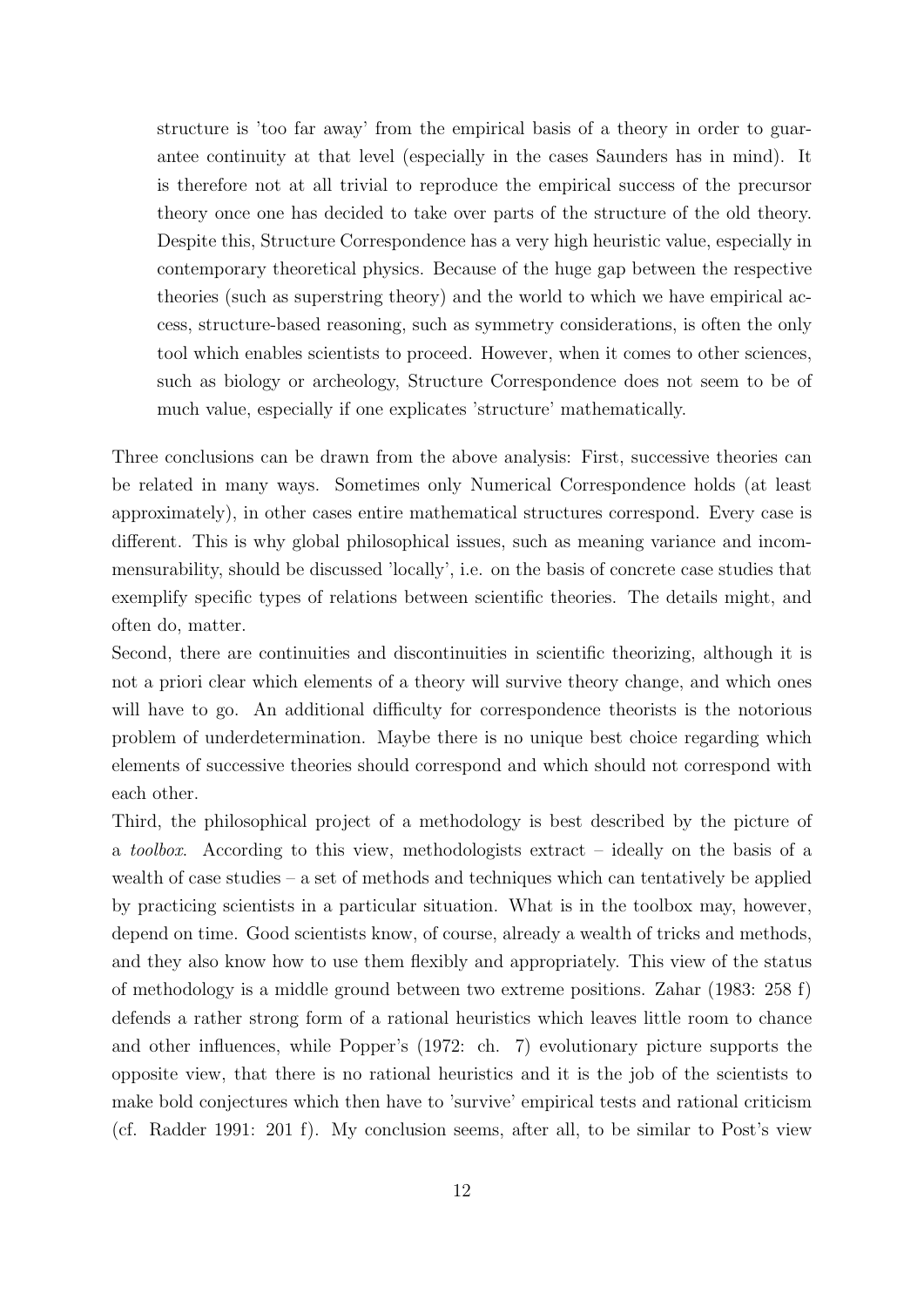on the role of heuristics which he illustrates with an apt analogy: "The study of the structure of existing houses may help us in constructing new houses" (Post 1971: 217).

## 4 Modelling High-Temperature Superconductivity: A Case Study

In this section, I will look at a case study from contemporary physics and ask which role heuristic principles such as the General Correspondence Principle play in science. The case study deals with a scientific episode that is ongoing. So far, there is no consensus in the scientific community, only a multitude of more or less elaborated competing research programs and strategies. I'll identify some of these strategies and ask which role correspondence considerations play when scientists are confronted with an intricate problem.

The case study deals with our theoretical understanding of high-temperature superconductivity. Conventional superconductivity is a phenomenon long well known and understood. It occurs at extremely low temperatures close to the absolute zero. For a long time, it was considered to be impossible to find or produce substances that remain superconducting if the temperature is raised to, say, 30 K or more. The breakthrough occurred in 1986 with the work of Georg Bednorz and Alex Müller, who discovered the first high-temperature superconductor LBCO with a transition temperature of 35 K (Bednorz and Müller 1988). Later, materials with a transition temperature of up to  $160 \text{ K}$ were produced. It turned out that the materials that are superconducting at such high temperatures are very special: they have a layered structure made up of one or more copper-oxygen planes and exhibit an abnormal behavior also when in the normal state. This complicates the theoretical understanding of these so-called cuprates considerably and so it is no surprise that, despite a lot of theoretical work over the last twenty years and a wealth of experimental data, no theoretical understanding of high-temperature superconductivity is forthcoming.<sup>12</sup>

There is, however, a well-confirmed theory of conventional superconductors. This theory, the so-called BCS theory – named after its inventors James Bardeen, Leon Cooper and Robert Schrieffer –, is a microscopic theory that explains the appearance of a superconducting phase by showing how bound pairs of electrons with opposite spin and momentum are formed if the temperature is below the critical temperature. Although the (fermionic) electrons in a so-called Cooper pair are often separated from each other

<sup>12</sup>See Tinkham (1996) and Waldram (1996) for (somewhat dated) overviews. More recent reviews are Anderson (2006) and Kivelson (2006).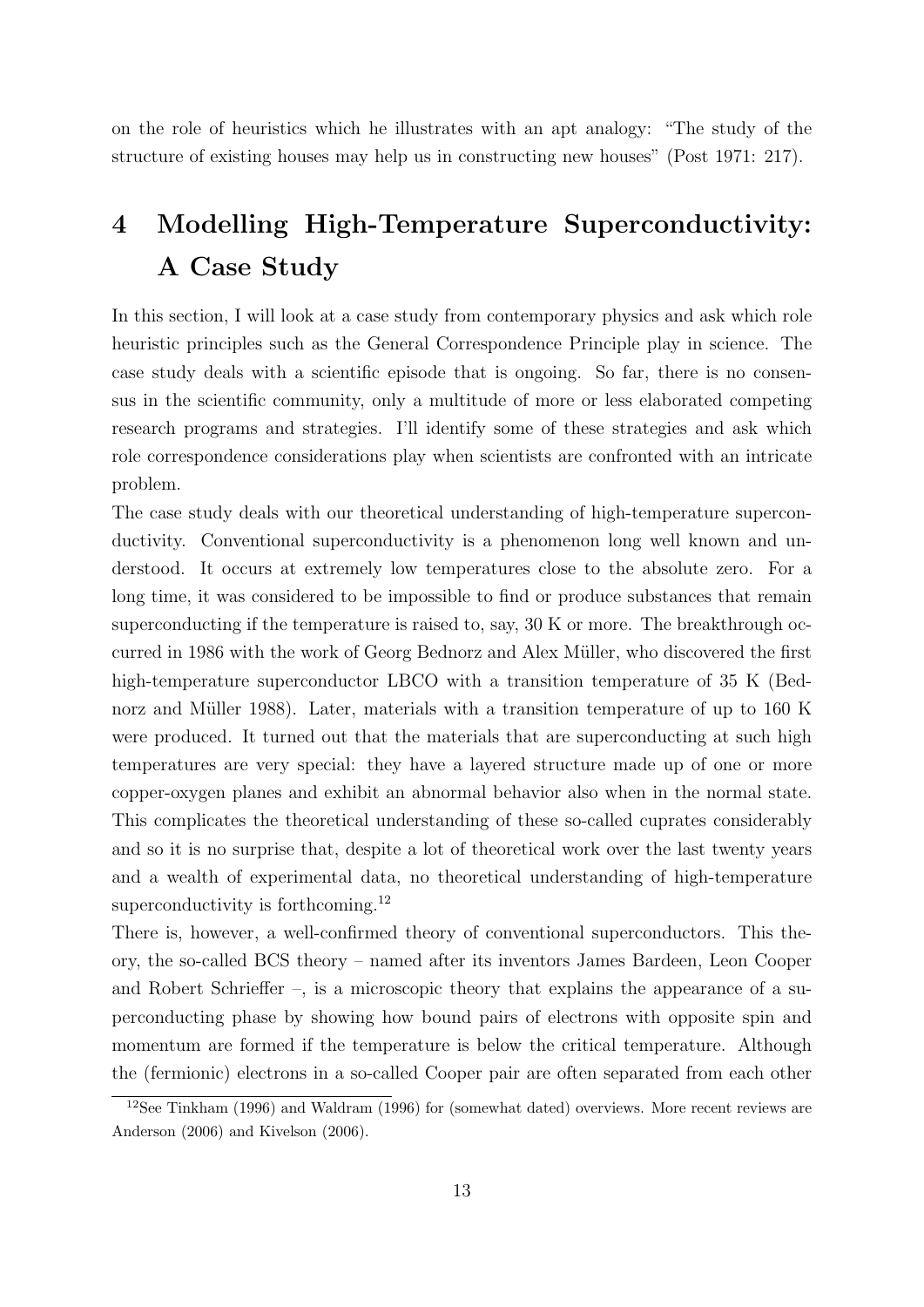by a large distance, they act effectively as a single particle which has the quantum statistical properties of a boson. And this is why a large number of Cooper pairs can be in the lowest energy state, which in turns leads to the vanishing of the electrical resistance in the materials. Complementing the BCS theory, Bardeen, Cooper and Schrieffer proposed a specific model – the BCS model – that specifies the concrete mechanism that is responsible for the creation of Cooper pairs. This mechanism is based on so-called s-wave interactions of the electrons, mediated by the vibrating crystal lattice, and accounts for all phenomena involving superconductivity discovered until 1986.<sup>13</sup>

When it comes to understanding high-temperature superconductivity, two points are uncontroversial: (i) The BCS theory also applies, i.e. high-temperature superconductivity results from the formation of electron pairs at temperatures below the (materialdependent) critical temperature. (ii) The BCS model does not apply. More specifically, it is generally accepted that s-wave interactions cannot account for the extremely high transition temperature that we find in the cuprates. And so the task is to develop a new model. To do so, physicists follow a wide variety of approaches that can be located on a spectrum ranging from conservative to highly revolutionary apoproaches.

Conservative approaches aim at developing an account that deviates as little as possible from the theoretical framework of the BCS theory (i.e. the Fermi liquid theory) and the more specific assumptions of the BCS model. Revolutionary approaches attempt to formulate an account of high-temperature superconductivity in a new theoretical framework and propose mechanisms that deviate considerably from the BCS model. While some authors suggest different mechanisms for different types of materials, others want to identify the mechanism of high-temperature superconductivity. Besides these extreme approaches, a whole range of approaches in between has been put forward.

All of these approaches are developing, constantly modified and occasionally completely rejected, but none has yet succeeded. Even twenty years after the astonishing discovery of Bednorz and M¨uller, there is no satisfactory and generally accepted theory of hightemperature superconductivity. Given that we had to wait 46 years from the discovery of conventional superconductivity (by Heike Kamerlingh Onnes in 1911) to the formulation of the BCS theory (in 1956), we might have to be patient for quite a while. That it is taking so long is seen as an indication that a major theoretical breakthrough can be expected. In situations like this, much is at stake and the debate among the members of the relevant scientific community often touches philosophical and methodological issues. So let us have a look at some of the proposals that are currently discussed:

1. The conservative strategy

 $13$ For technical details, see Tinkham (1996: ch. 3).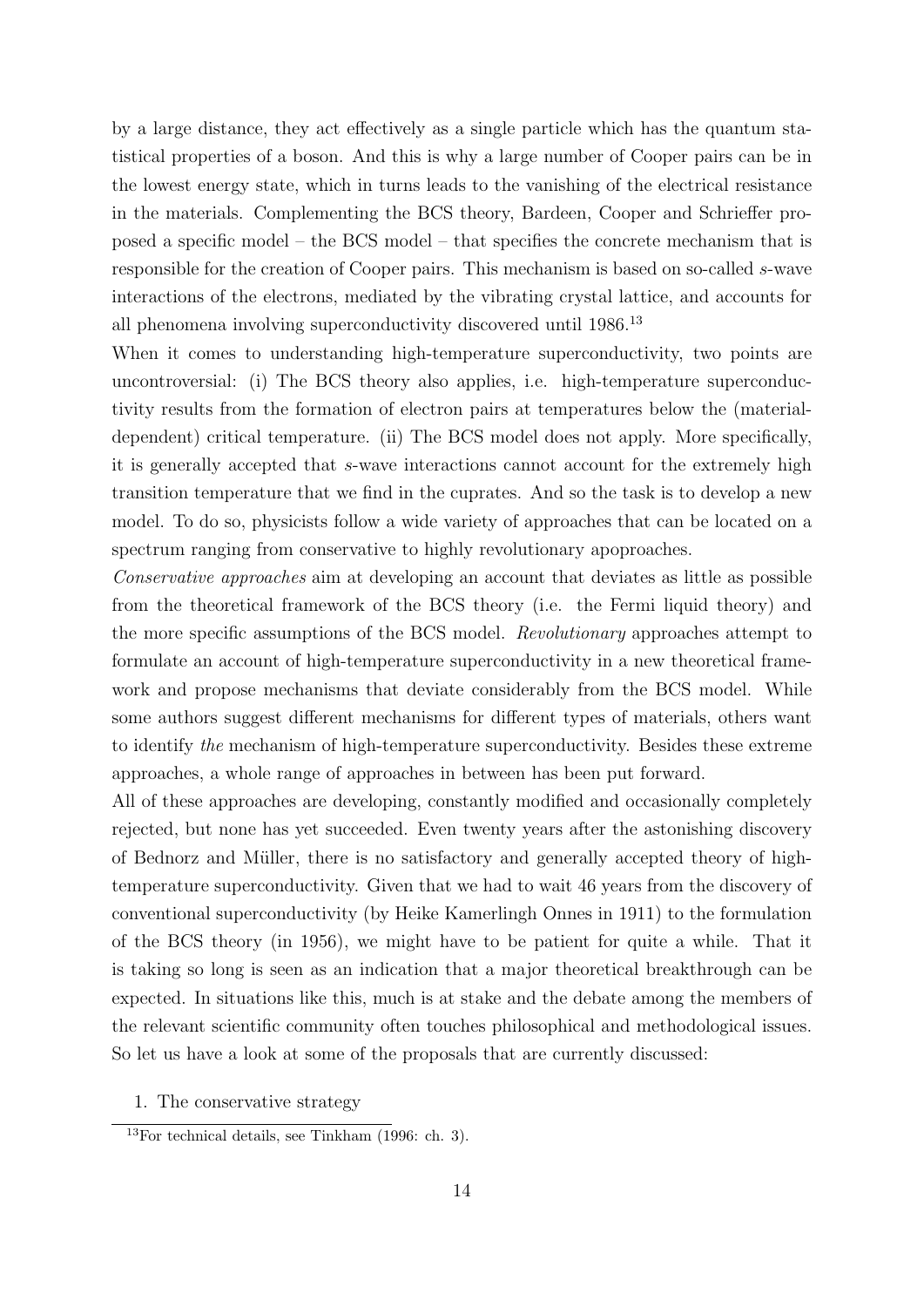The proponents of a conservative research strategy (such as David Pines and David Scalapino) propose rather minimal modifications of the BCS model in order to account for the phenomenon of high-temperature superconductivity. They keep, for example, the Fermi liquid theory as a theoretical framework. What is replaced, in a minimal way, is the specific pairing mechanism. Instead of s-wave interactions among the electrons, the next more complicated interactions, mediated by d-waves (plus spin fluctuations), are considered. d-waves are suggested by the spatial structure of the substances in question and so have an empirical foundation (Scalapino 1995). Supporters of this approach (and related approaches) point to its successes when it comes to understanding experiments. They also stress the minimal character of the modifications on the BCS model that have to be made.

Critics (such as Philip Anderson) object that the spin-fluctuation theory is not a real theory, but just a bunch of heuristic tools with various unjustified assumptions. It also counts against the spin-fluctuation theory, or so Anderson claims, that it can only be applied by using high-powered computer simulations – a procedure which cannot be controlled independently. Supporters reply that the complexity of the problem suggests that it is treated with such methods.<sup>14</sup>

More recently, a peculiar charge ordering pattern in two separate states and regimes of the cuprates has been discovered. To explain these patterns, S. C. Zhang used the crystalline ordering of the d-wave Cooper pairs and showed how this new state of matter fits into the global phase diagram of cuprates with a high transition temperature. He also derived several predictions from his theory, which appear to have recently been verified in transport measurements. Indeed, in the last decade the experiments showed more clearly that the cuprates with a high transition temperature have a very complex phase diagram with many competing phases. In optimally and underdoped materials, the state of matter out of which the superconductivity arises exhibits a so-called pseudogap at temperatures which are high compared to the transition temperature (Norman et al. 2005). The pseudogap was found only three years after Bednorz and Müller's original discovery, but its physical origin, its behavior and whether it constitutes a distinct phase of matter is still not well understood. What is clear, however, is that the pseudogap will play an important role in any theory of high temperature superconductivity. Lee (2006), for example, believes that the existence of the pseudogap supports the Charge Density Wave (CDW) theory as the large pseudogap in the cuprates can be generated by a CDW

<sup>14</sup>See Anderson (1995), Anderson and Schrieffer (1991), Anderson and Mott (1996) and Ford and Saunders (1997).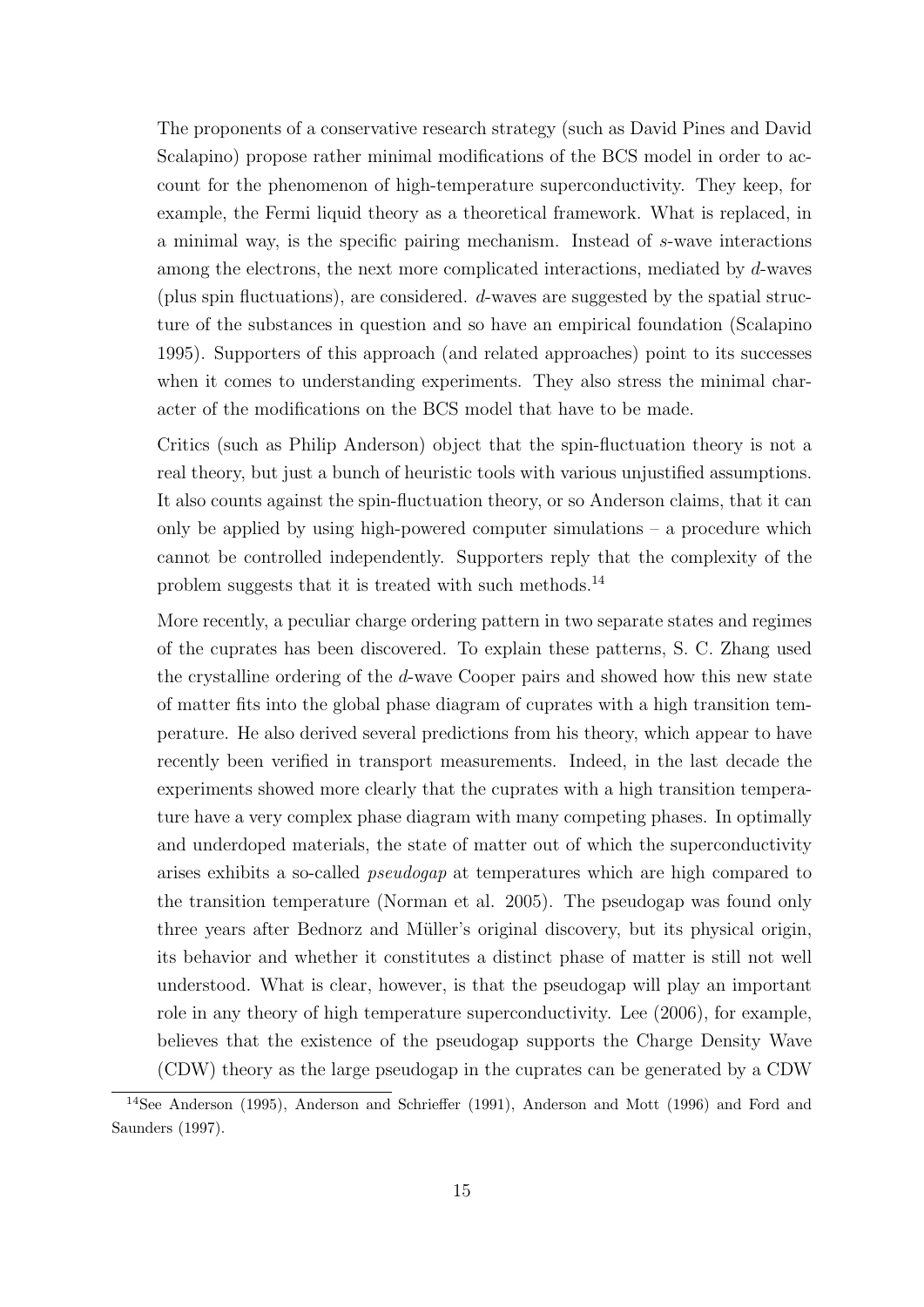order with d-symmetry.

2. The revolutionary strategy

Philip Anderson started off defending a truely revolutionary strategy. He submited that the problem of understanding high-temperature superconductivity cannot be attacked by a minimal modification of the BCS model. He hence proposed to give up a standard assumption in solid state physics – that the system can be described as a Fermi liquid – and to replace it with the assumption that the systems in question are, in the normal as well as in the superconducting state, so-called Luttinger liquids. Anderson's account was highly speculative and was rejected by most physicists.<sup>15</sup>

Meanwhile, in the light of new experimental evidence, Anderson gave up his original account as well and proposed a new one with a somewhat different flavor (Anderson et al. (2004)). This new account is based on an interesting analogy between a Mott insulator and high-temperature superconductivity and is sometimes called a theory of a doped Mott insulator. Though less revolutionary than the old one, Anderson's new account is fundamentally different from other approaches that are mostly based on perturbative many-body theory. During the last two years, it has attracted considerable attention amongst both theorists and experimentalists. However, it is still far from being generally accepted.

And so the question remains how conservative or revolutionary a future theory of hightemperature superconductivity should be. As there is no consensus in the scientific community over which strategy is the right one, a final assessment of the various strategies is not possible at the moment. While a majority of physicists seem to be in favour of a conservative account, Anderson's (1995: 38) reply is still worth taking seriously: "[I]f it is time for a revolution, enjoy it and relax!"

### 5 Correspondence at Bay? - Some Lessons

What are the implications of our case study for the General Correspondence Principle? First, it has to be noted that the starting point for the development of theories of hightemperature supercondictivity was not an internal anomaly of the predecessor theory, i.e. the BCS theory (and the BCS model) of conventional superconducters. Quite to the contrary, the account given by BCS turned out to be an excellent tool to learn about the physics (and chemistry) of superconductors for many years. No one doubted, for example, that it is a perfectly consistent theory. And yet after a while, new experimental

<sup>15</sup>See Anderson (1997) for a book-length exposition of his approach and Leggett (1997) for a criticism.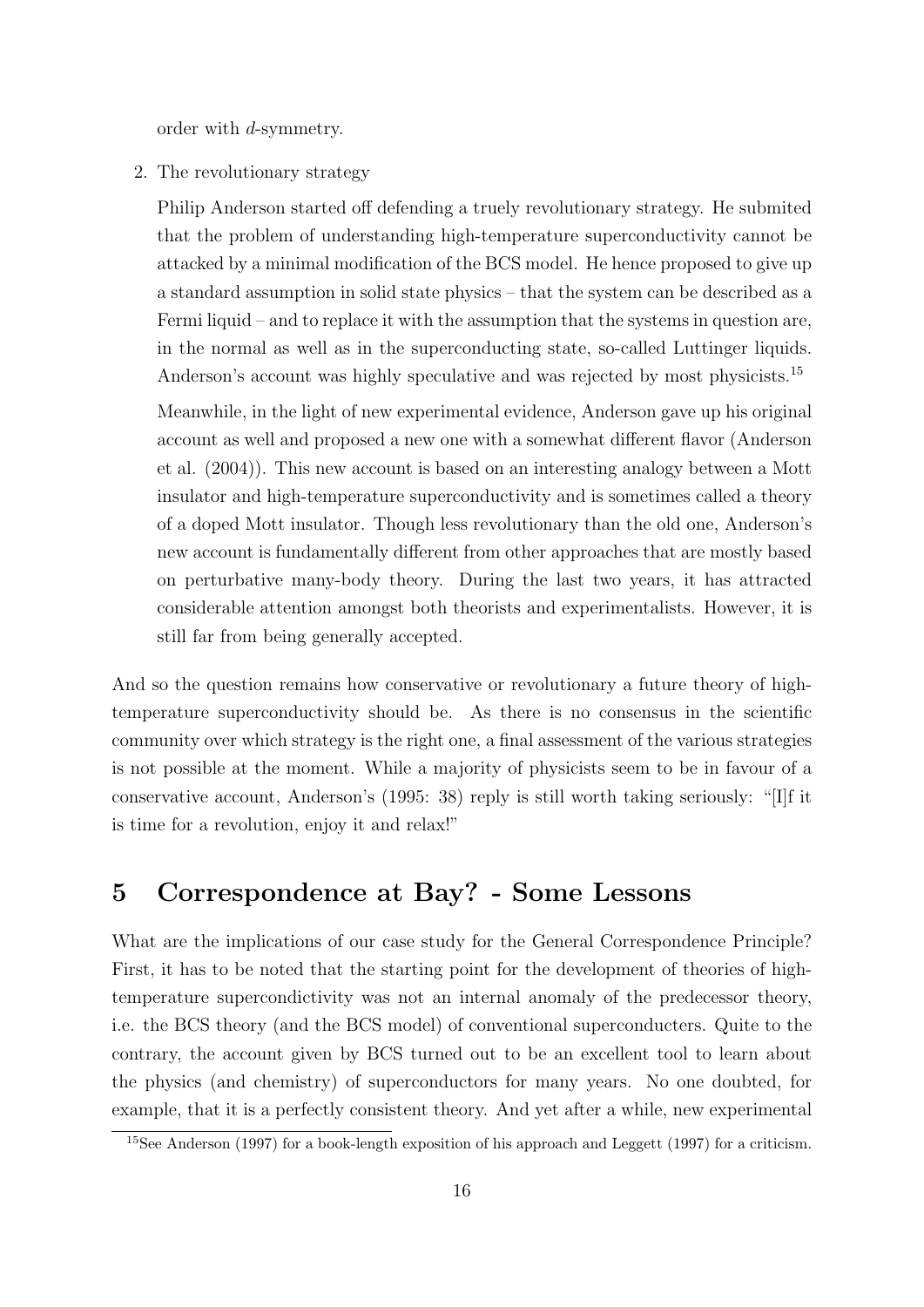data were produced that could not be fit into the BCS account.<sup>16</sup> This is what prompted the current developments.

Second, none of the proposals for a theory of high-temperature superconductivity that have been for put forward so far contain the BCS account as a limiting case. There is, hence, no new theory that accounts for the successes of the old theory as well as for the class of new phenomena. And so the General Correspondence Principle seems to be violated. Or isn't it? A way out for the correspondence theorist is to argue that the General Correspondence Principle cannot be applied to the case of high-temperature superconductivity. She could argue that the corresponding materials belong to a completely different class of materials, that the phenomena in question (i.e. conventional and high-temperature superconductivity) are too different, and that the similarity between them is at best superficial. And so we are not supposed to apply the General Correspondence Principle (or something like it). What is at stake is the question of what the domain of applicability of methodological principles such as General Correspondence Principle is and how we find or identify this domain. I have no principled answer to this question (and doubt that there is one). At best, I think, we can trust the judgement of the scientific community, which is the only authority I can see. For now, the scientific community has not made up its mind on high-temperature superconductivity, and the field is characterized by a large amount of dissent over questions ranging from specific scientific questions to methodological questions.

Looking more closely at the various proposals for a theory of high-temperature superconductivity, one realizes that all of them take over some elements of the BCS account. All of them, for example, adopt the idea that pairing is responsible for superconductivity.<sup>17</sup> And some of them modify the BCS pairing mechanism only slightly, so that the mechanism responsible for high-temperature superconductivity can be understood as a natural extension of the mechanism for conventional superconductivity. I conclude from this that there is certainly some continuity on the theoretical level. But continuity is not an allor-nothing matter (as the General Correspondence Principle makes us think). How far the continuity reaches (or should reach) will depend on the specific case in question and is a matter of debate. In the course of science, different (and sometimes even the same) scientists will try out different approaches and adopt different general methodological or scientific principles. The best way to understand this, as already argued at the end of section 3, is to consider methodological principles as tools that are tentatively adopted by some scientists for a specific purpose. Whether they are good tools or bad tools depends on the specific case and will be decided, in the end, by the scientific community.

<sup>&</sup>lt;sup>16</sup>The BCS account is the BCS theory plus the BCS model.

<sup>&</sup>lt;sup>17</sup>For a recent discussion, see Tsai and Kivelson (2006).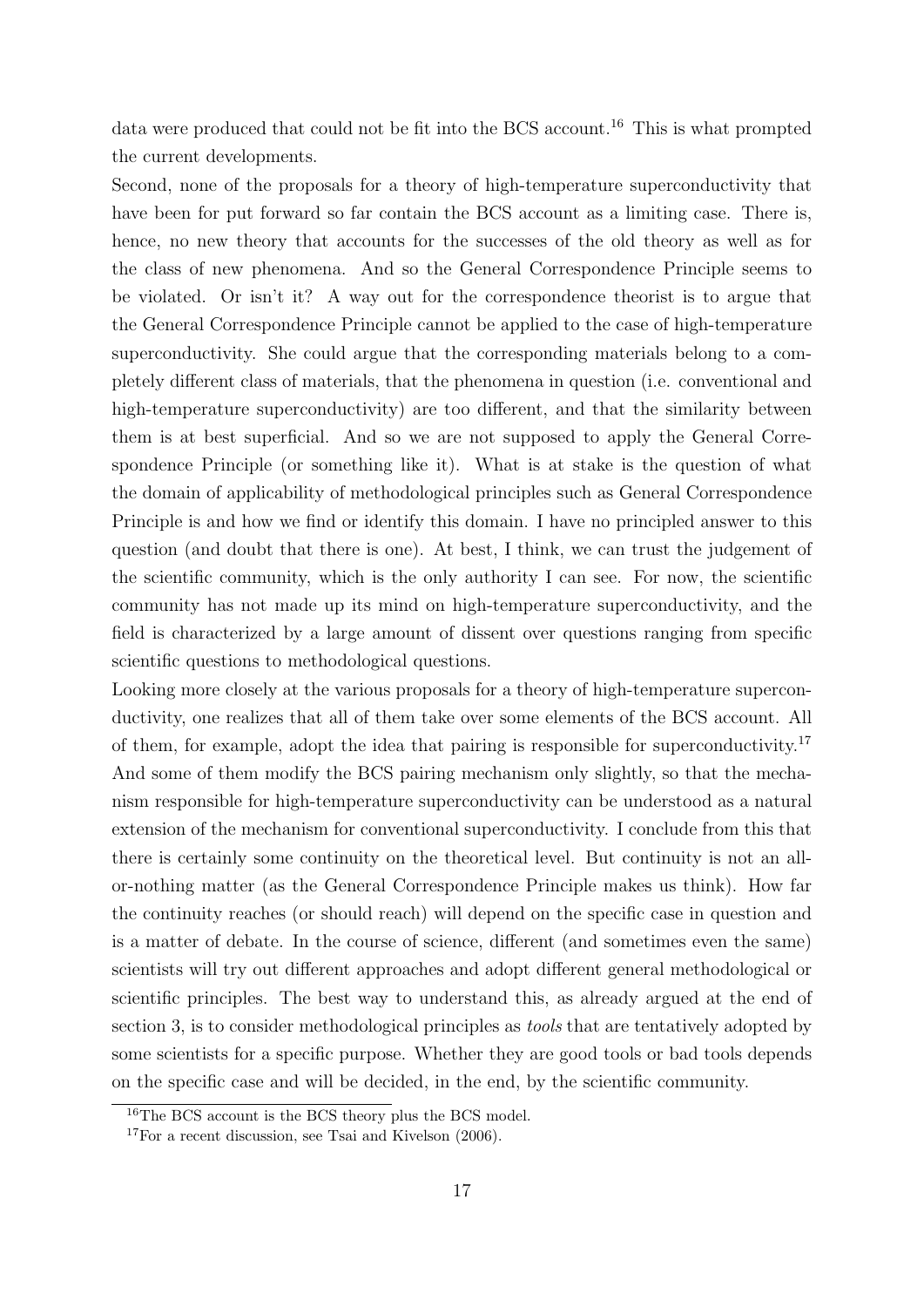The General Correspondence Principle is just one tool among many that scientists tentatively use in the process of theory (or model) construction. In many cases, there will be a lot of dissent over the question of how closely the successor theory should be related to its predecessor. The respective considerations are typically subtle and deeply entangled with the problem at hand. I submit that general methodological principles unfold their fruitful action only when adapted to a specific problem.

This raises a difficulty for those philosophers of science who are interested in the identification of general methodological principles. Instead of doing this, it might be best to restrict oneself and help put together a *toolbox of principles* that scientists can tentatively use on an as-needed basis. To do this seems to me to be an important task. It is both doable – unlike the program of rational heuristics – and worthwhile. Philosophers of science are especially qualified to undertake such a project, as they overlook a greater part of science than do practitioners, who are often confined between the boundaries of their field of specialization.

### 6 Rationality, Realism and Coherence

Even if the continuity that we observe in scientific theorizing does not fit into the neat picture that goes with the Generalized Correspondence Principle, there is no doubt that there is a lot of continuity (or stability, as Hacking puts it) in scientific theorizing. So the following questions arise: Why is it that there is so much continuity in science? And how can this continuity be understood philosophically? Note that these are questions that cannot be attacked locally, i.e. on the basis of case studies alone.

In "The Social Construction of What?", Hacking (1999) presents two explanations for the prevelent continuity in scientific theorizing. The first explanation, realism, stresses factors internal to science and comes in various variants. One of them is convergent realism, which holds that successive theories of 'mature science' approximate the truth (i.e. the ultimate or final theory) better and better. This presupposes the existence of a measure of the distance of a given theory from the truth (or at least an ordering relation), which is a controverial topic despite all the worthwhile work on verisimilitude and truthlikeness<sup>18</sup>, and conflicts with the many discontinuities that emerged in the development of 'mature' scientific theories, as Laudan (1981) has convincingly demonstrated. Another problem of convergent realism is that there might be no ultimate theory. It is possible that the process of constructing ever better theories never ends because "there are infinitely many levels of structure that can be unpacked, like an infinitely descending sequence of Chinese

<sup>18</sup>See Niiniluoto (1999) for a recent exposition.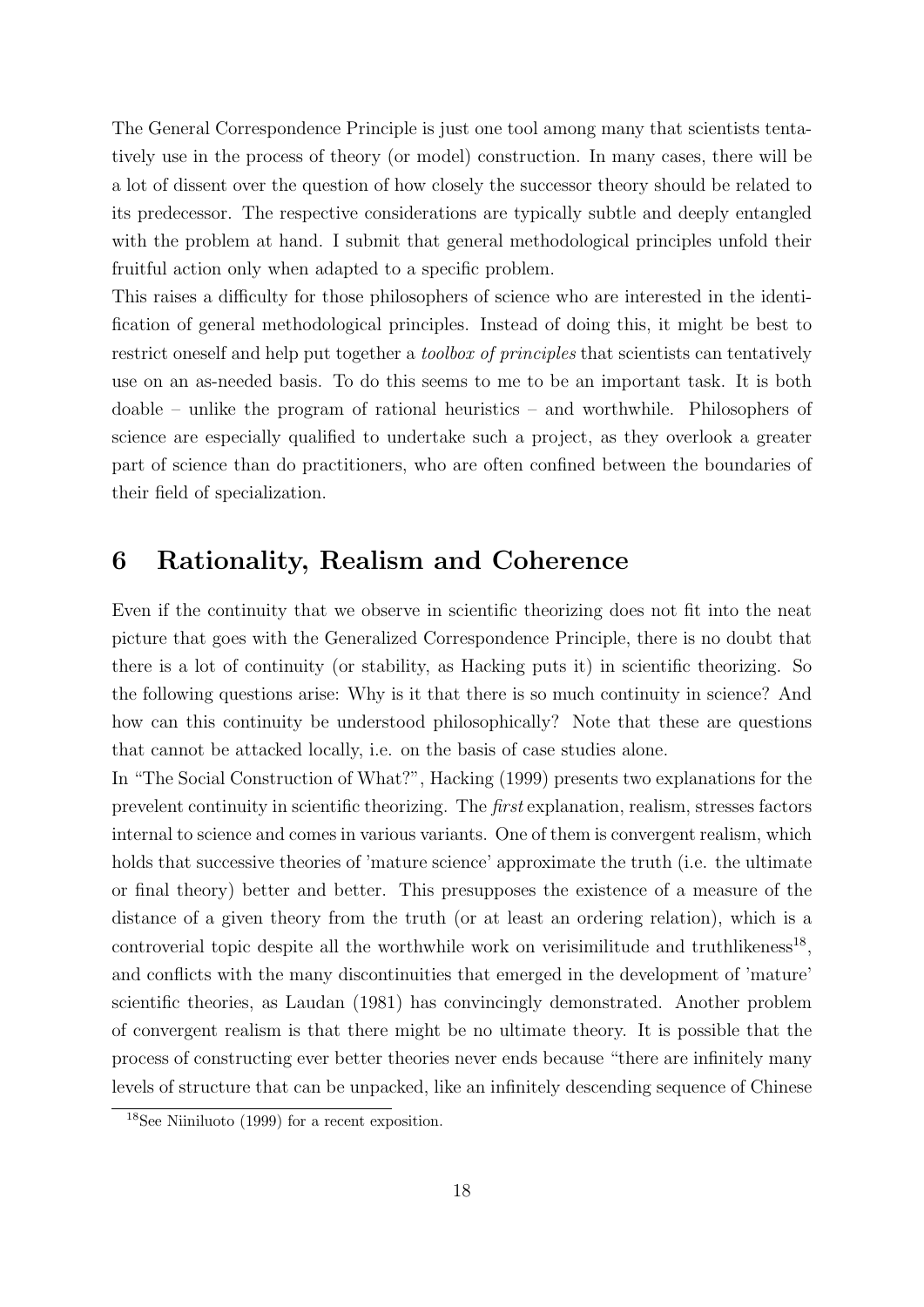boxes, or to use the more colloquial expression: it is boojums all the way down" (Redhead 1993: 331).

A weaker variant of realism, which seems to be able to handle the problems raised by Laudan and others, is structural realism. According to (one version of) this position, at least the high-level mathematical structures of scientific theories converge. Continuity on the level of ontology and perhaps even on the level of one or another law is not required. However, my discussion in the previous section suggests that there is not enough "empirical evidence" to support this position. Besides, there are more plausible ways to explain the persistence of certain mathematical structures; I will come back to this below.<sup>19</sup>

The second explanation discussed by Hacking, constructionism, comes in several variants as well. All of them emphasize the role of factors external to science. For example, in the previously-mentioned section on stability, Hacking quotes the historian of science Norton Wise, who argues that culture and science are inseparably connected with each other. Cultural influences go into the discovery of scientific theories and leave an indelible footprint there. Steven Weinberg, whom Hacking quotes approvingly, argues, however, that these influences "have been refined away" (Hacking 1999: 86).

Adopting a Kuhnian line of thought, a constructionist can explain the remarkable stability of scientific theories as follows: she reminds us that scientists grow up and get trained in a certain research tradition, they learn all the theories and techniques of this tradition and, of course, they want to promote their career. These scientists are well-advised to demonstrate their affiliation to the tradition in question by contributing to the corresponding research program. All too radical junior-scientists are not protegéed and their careers may take a turn for the worse. After all, the scientific community does not reward disloyal behaviour. Here is another, and perhaps somewhat more plausible, explanation of the continuity in scientific theorizing by external factors: It is simply too costly to start from scratch when confronted with a new scientific problem. Scientists who do so will not be able to produce a sufficient number of publications in renowned journals which is essential to carry on with academia. This also explains why the high-level structure of theories is so stable: since so much depends on it, a revision or replacement would be very costly indeed. Although there is some undeniable truth to these stories, I think that there is more to be said.

I conclude that both explanations, realism and constructionism, do not suffice to account for the prevalent continuity of scientific theorizing. Interestingly, they do not account for the occasional discontinuities (or revolutions, as Hacking puts it) in scientific theorizing

<sup>&</sup>lt;sup>19</sup>Another realist way put forward to account for the stability of scientific theories is Radder's (1988, 1991) moderate realism.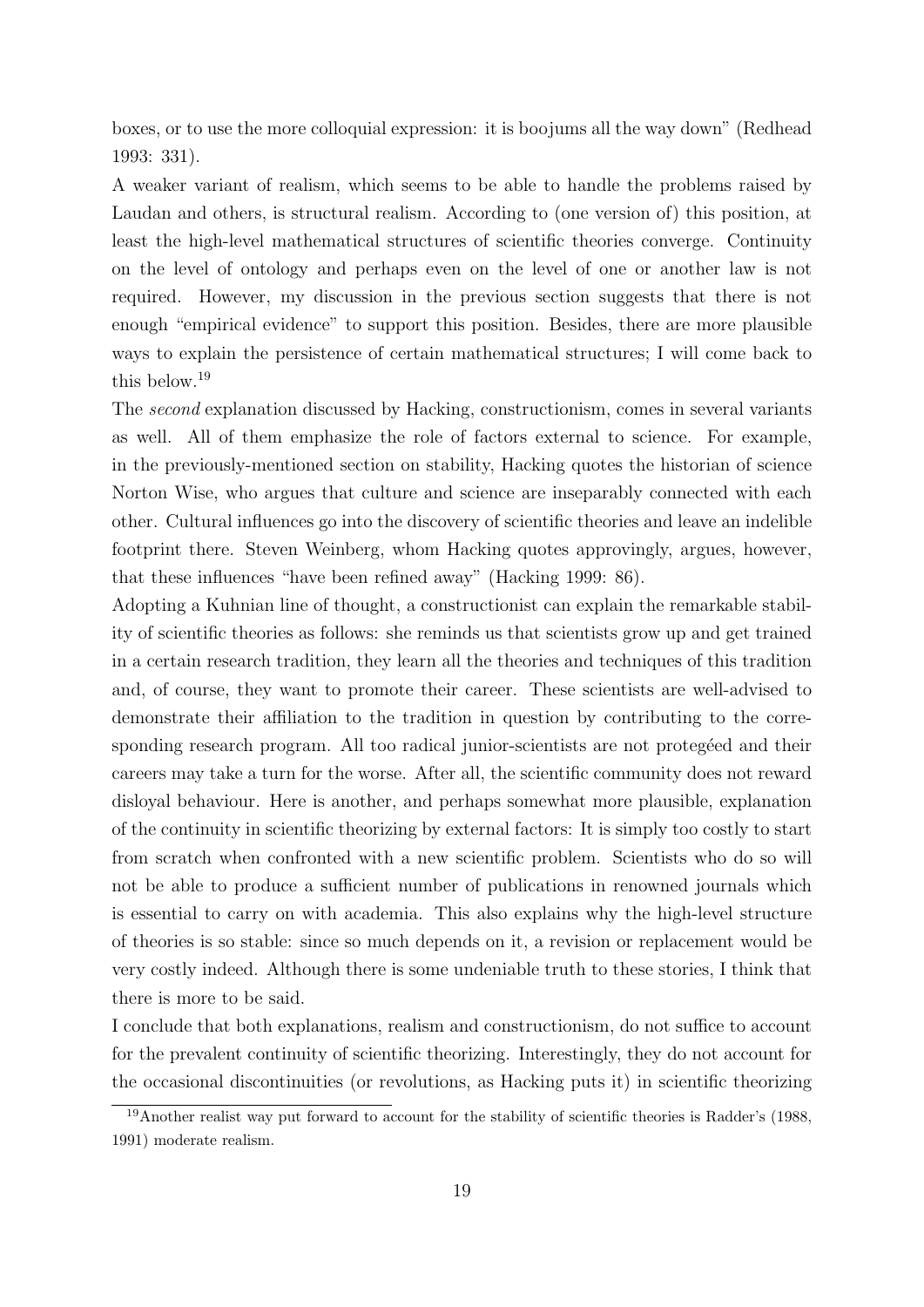as well. Clearly, discontinuities do not fit in the scheme of convergent realism. But also weaker forms of realism do not explain the *relative weights* of continuities and discontinuities in scientific theorizing. And constructionism fails to do so as well. However, it is the (possibly case-dependent) relative weights that cry out for an explanation and so I conclude that an alternative explanation is needed that helps us understand why there is as much continuities and as much discontinuities in scientific theorizing as there is. Such an explanation should fulfill the following three conditions. (i) It should be sufficiently general, as our goal is a philosophical understanding of the scientific practice. (ii) It should be descriptively correct and account for successful scientific practice. (iii) It should combine internal and external factors, as both seem to be important.

Providing an explanation of the relative weights of continuities and discontinuities in scientific theorizing that fulfills these three conditions is a difficult task and an easy answer such as 'realism' or 'constructionism' is unlikely to succeed. Instead I suggest to adopt a formal philosophical framework and construct philosophical models within this framework, mimicking the successful scientific methodology of constructing models of a theory mentioned in the Introduction. The philosophical framework will be general and satisfies condition (i). The models will provide details to account for more specific cases, which helps satisfying condition (ii). Constructing more specific models makes sense as the relative weights will depend on the specific scientific theories in question. The framework we chose will make sure that internal and external factors are taken into account, thus satisfying condition (iii). Let us now see how this works.

The central idea of my own explanation, coherentism, is that the transfer of elements of the predecessor theory  $S$  (whose well-confirmed part  $S^*$  is non-empty) into the successor theory L increases the overall coherence of our knowledge system. The word "coherence" is here used in the epistemological sense, i.e. as a measure for how well a body of beliefs "hangs together". As Lawrence BonJour explains, "[it] is reasonably clear that this 'hanging together' depends on the various sorts of inferential, evidential, and explanatory relations which obtain among the various members of a system of belief, and especially on the more holistic and systematic of these." (BonJour 1985: 93) Given this account of coherence, it is plausible that  $S$  (or better:  $S^*$ ) and  $L$  cohere more if, ceteris paribus, the two theories share common elements.

Before working out my coherentist account, a potential objection has to be addressed. One may ask why both  $S$  (or  $S^*$ ) and  $L$  should be in our knowledge system at the same time. Why isn't  $S$  simply abandoned and replaced by a theory  $L$  which is itself more coherent than the conjunction of  $S^*$  and  $L$ ? Although some theories in the history of science were indeed abandoned altogether and no elements were transfered from S to  $L$ (such as the phlogiston theory), this is often (and especially with the theories of the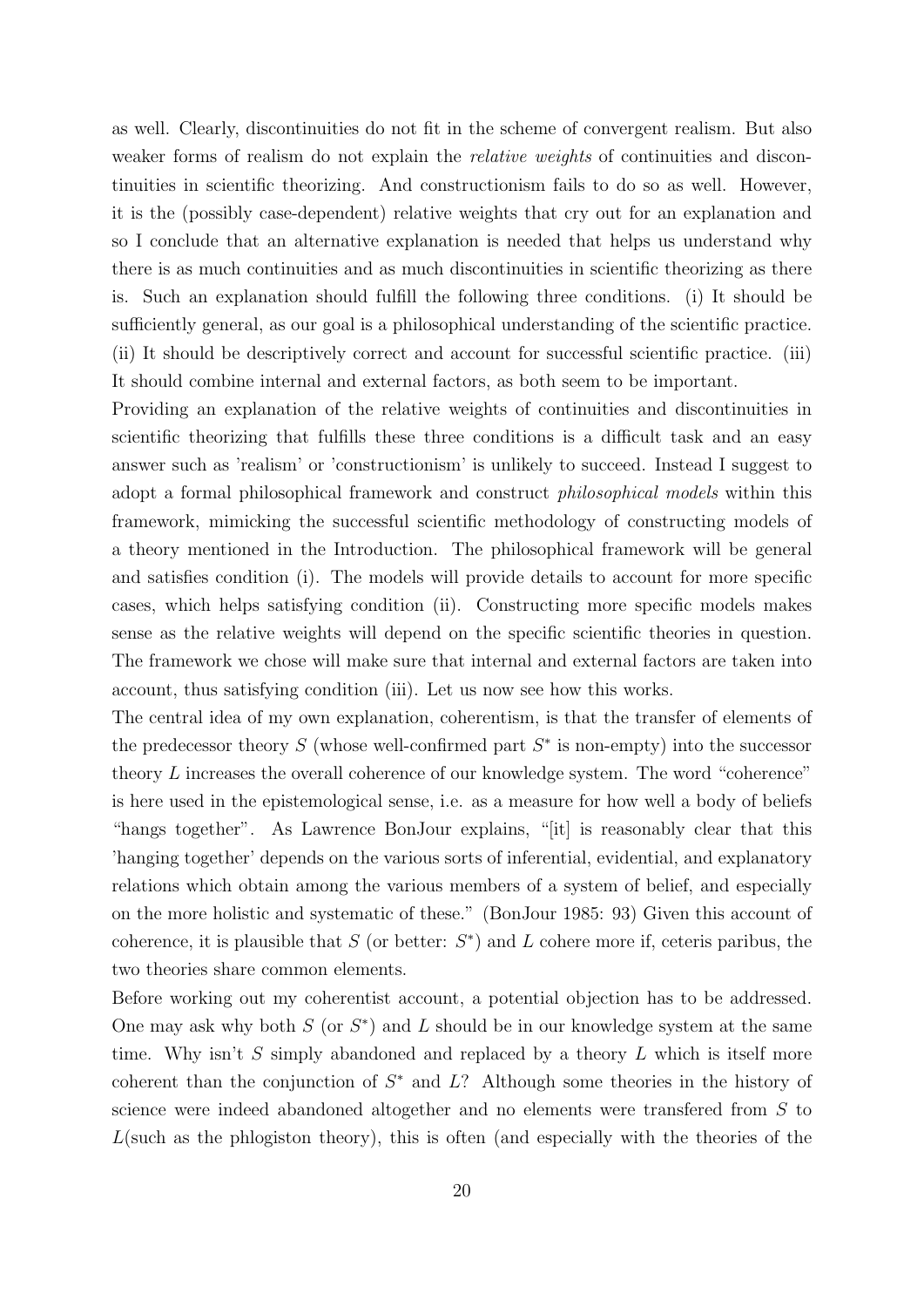last  $150 \text{ years}^{20}$ ) not the case. Theories such as classical mechanics are still successfully applied, although this theory is, strictly speaking, superseded by quantum mechanics and Einstein's theories of relativity. There are indeed a host of reasons why we still work with (the well-confirmed part of) classical mechanics. Most importantly, perhaps, is that classical mechanics has the practical advantage that it can be applied to problems where, for instance, quantum mechanical calculations are not feasible (and would presumably give the same result anyway). There is, however, also an epistemic reason why classical mechanics is still so popular. The theory provides explanations that quantum mechanics is unable to provide. This is, again for practical reasons, because classical mechanics can account for phenomena quantum mechanics cannot account for. However, we also favor the Newtonian explanation of, say, the tides over an explanation based on Einstein's general theory of relativity as the concepts classical mechanics employs (such as force) are "closer" to the phenomenon in question which arguably helps us to understand. An explanation of the tides based on the properties of curved spacetime would only obscure the situation. Good explanations function like this, and as it is one of the goals of the scientific enterprise to provide explanations of the phenomena in its domain, (the well confirmed part of) classical mechanics is indispensable and remains an integral part of our knowledge system.

Let us now develop our tentative account of scientific theory change. To do so, we need (i) a precise account of the notion of coherence and how it is measured. To measure the coherence of a scientific theory (or of a set of scientific theories), we also need (ii) a representation of a scientific theory that suits this request. As we will see, choosing a Bayesian framework will satisfy both requests.

We explicate (the empirical part of) a scientific theory  $T$  as a set of interrelated models  $\{M_1, \ldots, M_n\}$ . Here a model is represented by a proposition  $M_i$  which may itself be a conjunction of more elementary propositions (such as instantiations of laws, additonal model assumptions and initial and boundary conditions). Each model  $M_i$  is related to a phenomenon, represented by a proposition  $E_i$  (for "evidence"), that it accounts for. We define a probability distribution P over all model variables  $M_i$  and all phenomena variables  $E_i$ . This probability distribution is best represented by a Bayesian Network. In such a network, there is an arrow from each model node  $M_i$  to its corresponding phenomenon node  $E_i$ , and there are various arrows between the model nodes which reflects the idea that the models in a scientific theory mutually support each other. By doing so, BonJour's "various sorts of inferential, evidential, and explanatory relations which obtain among the various members of a system of belief" can be modeled probabilistically. For example, if model  $M_2$  entails model  $M_1$ , then  $P(M_1|M_2) = 1$ , and if model  $M_2$  supports

 $20C$ f. Fahrbach (forthcoming).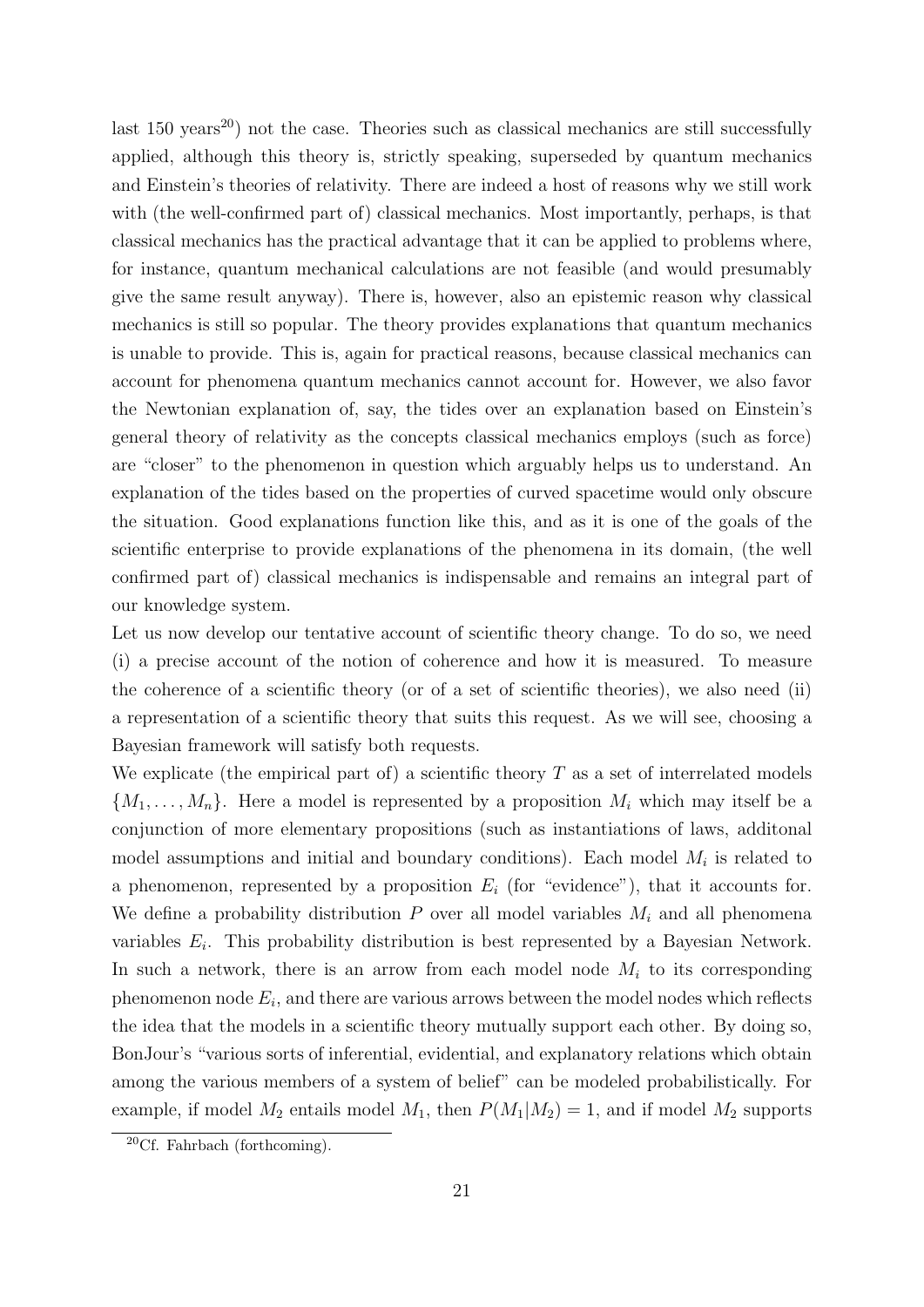model  $M_1$ , then  $P(M_1|M_2) > P(M_1)$  (for details, see Hartmann (2007)).

In the next step, these probabilistic dependencies between models have to be aggregated to arrive at a coherence measure  $coh(T)$  of the theory T. While there are several different proposals in the literature for how to do this, my preferred one is laid out in my book Bayesian Epistemology (with Luc Bovens). In this book, we show that no such coherence measure exists and that all that can be done is the specification of a function that generates a partial ordering over a set  $\mathcal{T} = \{T_1, \ldots, T_n\}$  of theories. Sometimes there is no fact of the matter, which of two theories is more coherent. But often there is.

At this point, the natural question arises why coherence is a good thing. Even if scientists do aim for a highly coherent knowledge system (which explains the use of correspondence considerations), it is not clear why science should aim for a highly coherent knowledge system. So what is at stake is the normative question. Simply put, the answer is that, given certain conditions, coherence is truth-conducive.<sup>21</sup> In the Bayesian framweork, this means that the more coherent set of, say, models, is also the one that has the greater posterior probability (provided that certain ceteris paribus conditions are satisfied). This is an important result as it makes informal discussions of the coherence theory of justification more precise (Bovens and Hartmann (2003a, b)).

Similarly, the following can be proven: If the new theory  $L$  adds one additional model to its predecessor  $S^*$  and if L is more coherent than  $S^*$ , then L has a higher posterior probability than  $S^*$  if the prior probability of L is not much lower than the prior probability of  $S^*$ . For details and a proof, see Hartmann (in preparation). Note that there is clearly a correspondence relation between  $S^*$  and L as all successes (as well as the failures) of the old theory are taken over in the new, more encompassing theory.

What I have presented are the initial steps of a philosophical research program. Clearly much more needs to be said and more philosophical models have to be studied to better evaluate the prospects of a full-fledged Bayesian account of scientific theory change. For example, a Bayesian account of the various correspondence relations discussed in sec. 3 has to be given. If all goes well, we have a methodology at hand that will help us to explain (using the notion of coherence) and justify (using the truth-conduciveness of coherence) the successful scientific practice. But we have to be cautious and not expect too much. As Earman (1992: ch. 8) points out, scientific theory change presents a whole range of other problems for the Bayesian. So I do not pretend that all aspects of scientific theory change can be accounted for in Bayesian term. However, until the contrary is proven, I follow Salmon (1990) and take Bayesianism to be an attractive philosophical research

 $^{21}$ I here follow the standard usuage of the term. Note, however, that "truth-conducive" is a misnomer as Bayesians only specify subjective probabilities, and a posterior probability of 1 does not entail the truth of the proposition in question. I thank Kevin Kelly for pointing this out to me.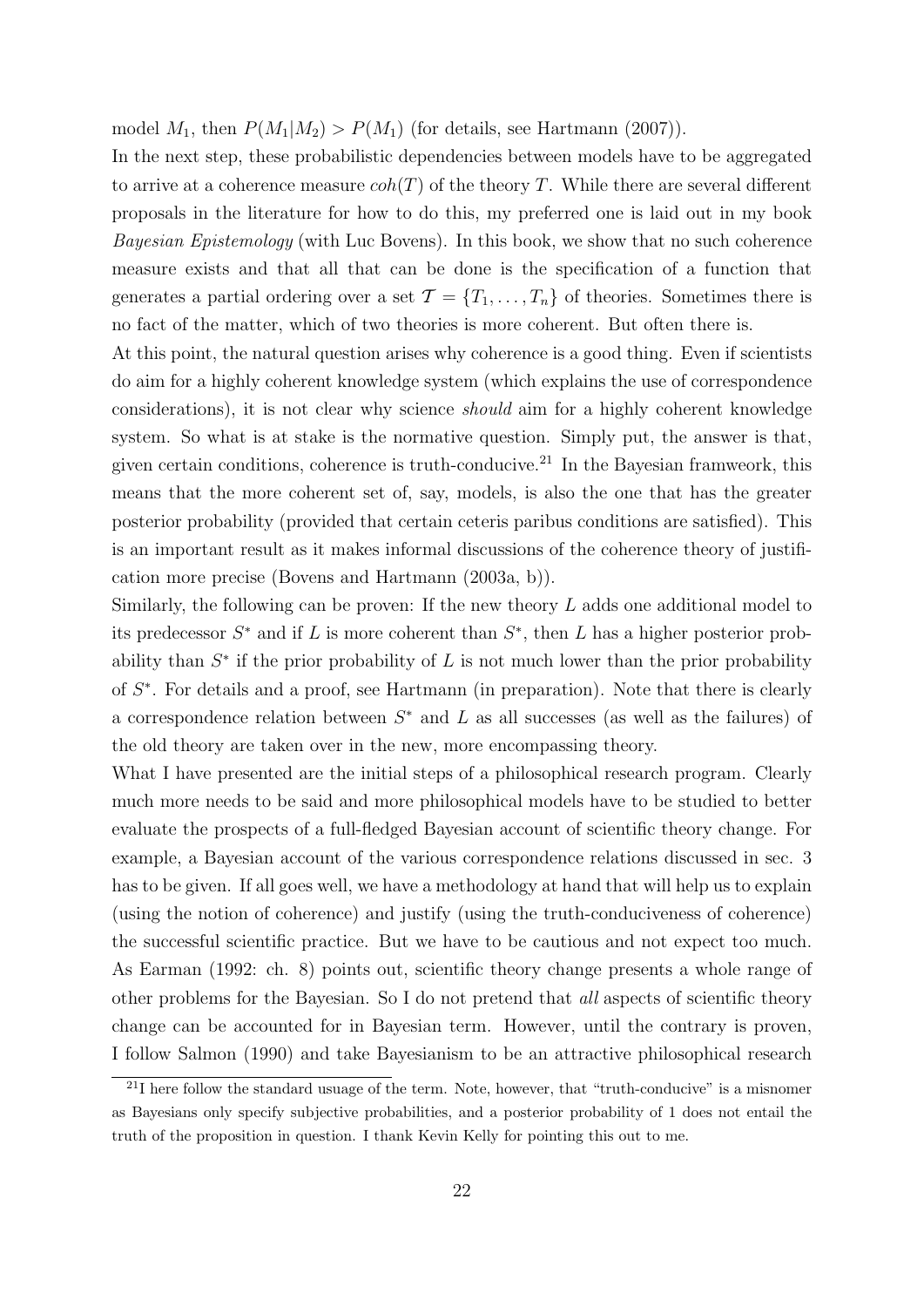program that helps us to illuminate the intricacies of scientific theory change.

Before closing, a word is in order about the nature of the probabilities in our Bayesian framework. Bayesians typically assume that individual agents have subjective degrees of belief which I take to include internal as well as external factors. These degrees of belief may differ from scientist to scientist as different scientists may have different background knowledge and different "scientific tastes". And yet, we observe that different scientists often assess new hypotheses similarly and reach similar conclusions about their acceptability. There is much to Kuhn's idea that the scientific community is the real decision-making agent, and it is an interesting research project to construct models for the aggregation of individual probability functions to a probability function of the scientific community. I have to leave this task for another occasion.

### Acknowledgement

I am indebted to Léna Soler and Jan Sprenger for excellent comments and suggestions, to Clark Glymour for very useful discussions and feedback, and to Maria Elena Di Bucchianico for help with the case study.

### References

- Anderson, P. and R. Schrieffer (1991). 'A Dialog on the Theory of High- $T_c$ ', *Physics* Today, June, 55-61.
- Anderson, P. (1995). 'Condensed Matter: The Continuous Revolution', Physics World 8, December, 37–40.
- Anderson, P. and N. Mott (1996). 'High-Temperature Superconductivity Debate Heats Up', Physics World 9, January, 16.
- Anderson, P. (1997). The Theory of Superconductivity in the High- $T_c$  Cuprates. Princeton: Princeton University Press.
- Anderson, P., P. Lee, M. Randeria, T. Rice, N. Trivedi and F. Zhang (2004). 'The Physics Behind High-Temperature Superconducting Cuprates: The 'Plain Vanilla' Version of RVB', Journal of Physics - Condensed Matter 16 (24), R755–R769.
- Anderson, P. (2006). 'Present Status of the Theory of the High- $T_c$  Cuprates', Low Temperature Physics  $32(4-5)$ ,  $282-289$ .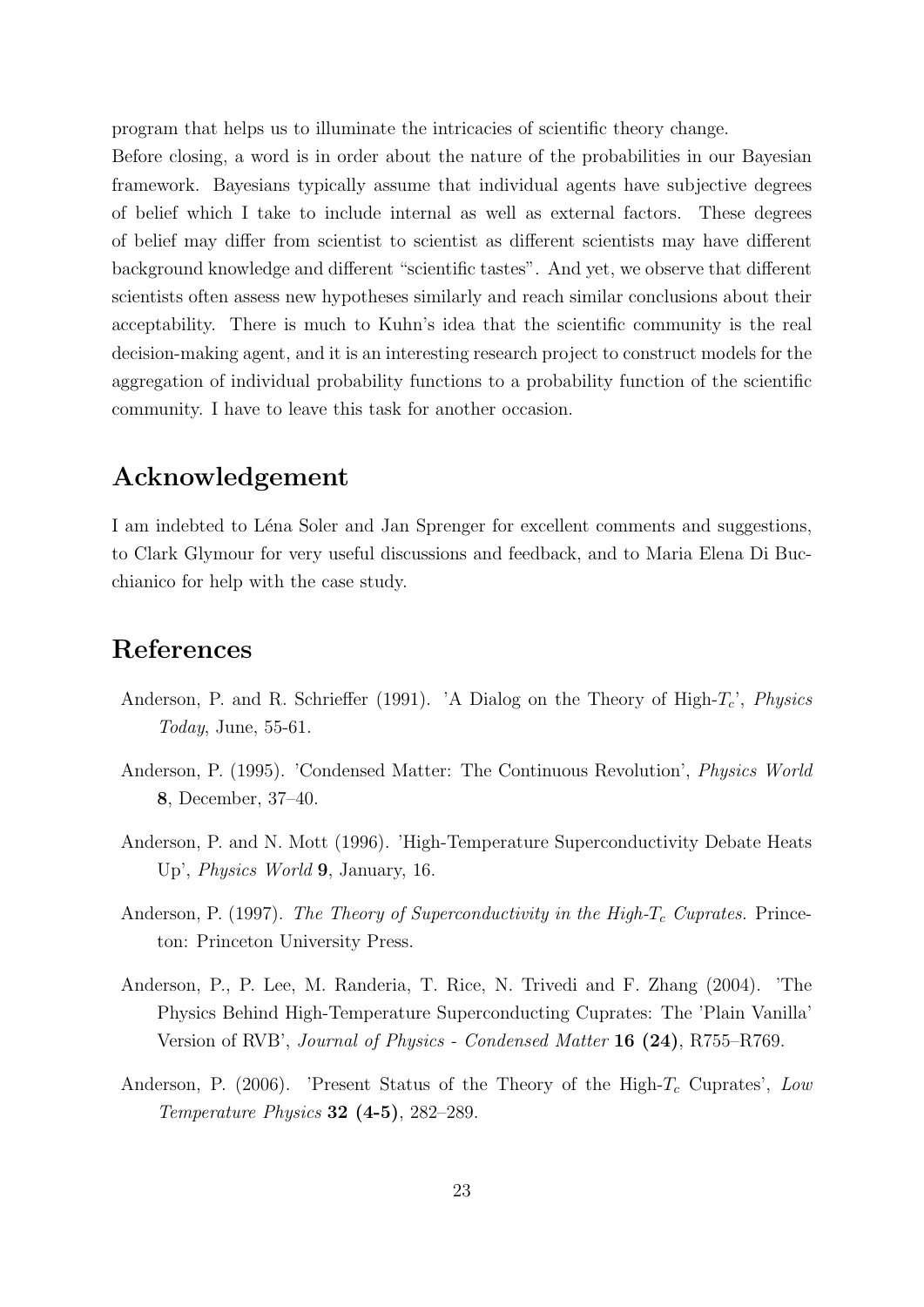- Bednorz, J. G. and K. A. Müller (1988). 'Perovskite-Type Oxides The New Approach to High- $T_c$  Superconductivity', Reviews of Modern Physics 60, 585–600.
- BonJour, L. (1985). The Structure of Empirical Knowledge. Cambridge, Mass.: Harvard University Press.
- Bovens, L. and S. Hartmann (2003a). Bayesian Epistemology. Oxford: Oxford University Press.
- Bovens, L. and S. Hartmann (2003b). 'Solving the Riddle of Coherence', Mind 112, 601–634.
- Cartwright, N. (1999). The Dappled World: A Study of the Boundaries of Science. Cambridge: Cambridge University Press.
- Cushing, J. (1993). 'Underdetermination, Conventionalism and Realism: The Copenhagen vs. the Bohm Interpretation of Quantum Mechanics', in: French and Kamminga (1993), 261–278.
- da Costa, N. and S. French (1993). 'Towards an Acceptable Theory of Acceptance: Partial Structures and the General Correspondence Principle', in: French and Kamminga (1993), 137–158.
- Earman, J. (1992). Bayes or Bust? An Examination of Bayesian Confirmation Theory. Cambridge, Mass.: MIT Press.
- Fadner, W. (1985). 'Theoretical Support for the Generalized Correspondence Principle', American Journal of Physics 53 (9), 829–838.
- Fahrbach, L. (forthcoming). 'The Pessimistic Meta-Induction and the Exponential Growth of Science'. Unpublished manuscript. University of Konstanz.
- Fine, A. (1993). 'Measurement and Quantum Silence', in: French and Kamminga (1993), 279–294.
- Ford, P. and G. Saunders (1997). 'High Temperature Superconductivity Ten Years On', Contemporary Physics 38, 63–81.
- French, S. and H. Kamminga (eds.) (1993). Correspondence, Invariance and Heuristics. Essays in Honour of Heinz Post. Dordrecht: Kluwer.
- Frigg, R. and S. Hartmann (2006). 'Models in Science', Stanford Encyclopedia of Philosophy (Spring 2006 Edition).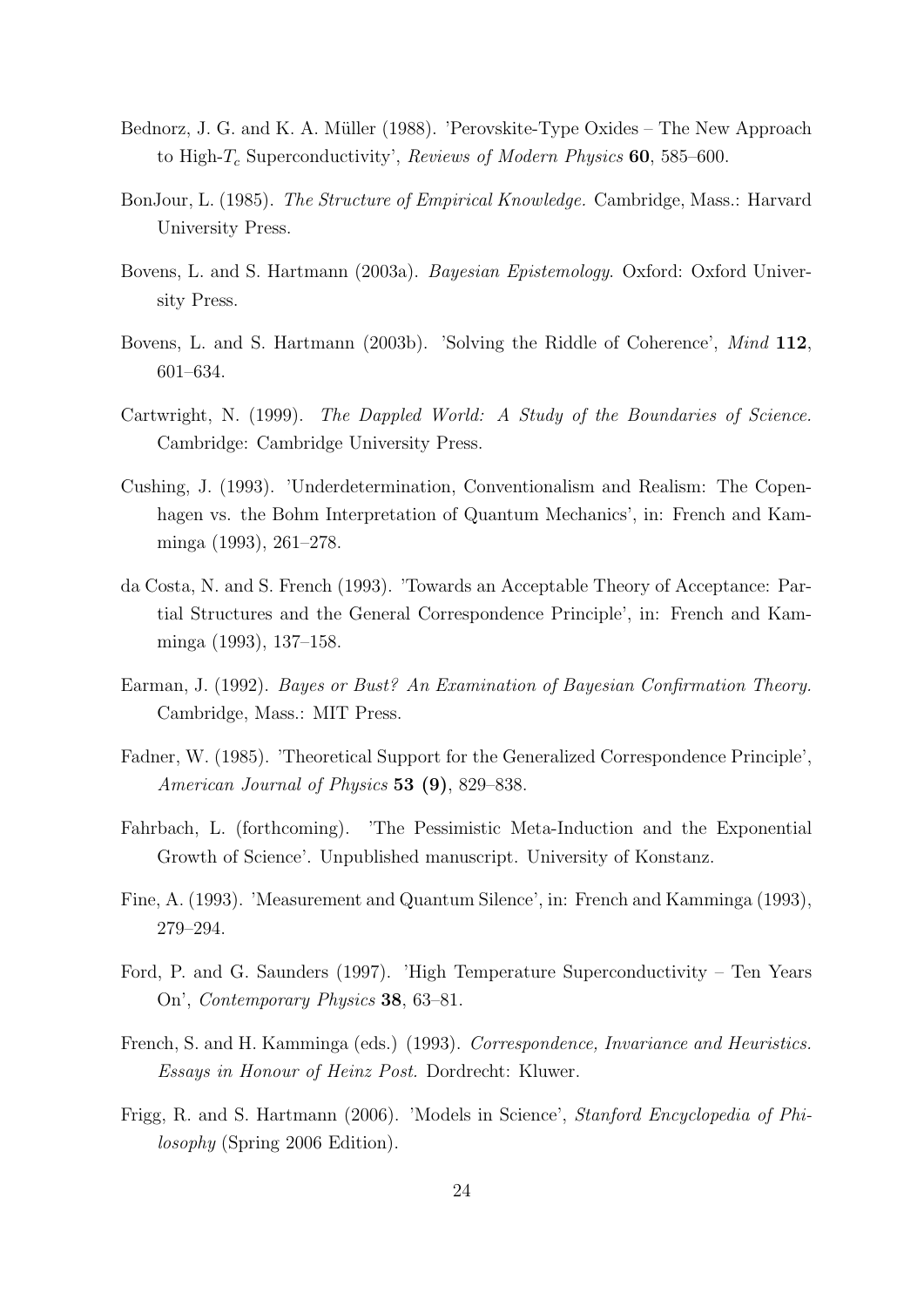- Hacking, I. (1999). The Social Construction of What? Cambridge, Mass.: Harvard University Press.
- Hartmann, S. (2002). 'On Correspondence', Studies in History and Philosophy of Modern Physics 33B, 79–94.
- Hartmann, S. (2007). 'Modeling in Philosophy of Science', to appear in a Festschrift for Patrick Suppes (ed. by W.K. Essler and M. Frauchiger). Frankfurt: ontos-Verlag.
- Hartmann, S. (in preparation). 'Normal Science and its Justification'.
- Hoyningen-Huene, P. (1993). Reconstructing Scientific Revolutions: Thomas S. Kuhn's Philosophy of Science. Chicago: The University of Chicago Press.
- Joos, E. et al. (2003). Decoherence and the Appearance of a Classical World in Quantum Theory. Berlin: Springer.
- Kamminga, H. (1993). 'Taking Antecedent Conditions Seriously: A lesson in Heuristics from Biology', in: French and Kamminga (1993), 65–82.
- Kivelson, S.A. (2006). 'Superconductivity on the Verge of Catastrophe', Nature Mate $rials$  5 (5), 343–344.
- Koertge, N. (1973). 'Theory Change in Science', in: G. Pearce and P. Maynard (eds.): Conceptual Change. Dordrecht: Reidel, 167–198.
- Kuhn, T. S. (1996). *The Structure of Scientific Revolutions*. Chicago: The University of Chicago Press.
- Laudan, L. (1981). 'A Confutation of Convergent Realism', Philosophy of Science 48, 19–49.
- Lee, D.H. (2006). 'D-Symmetry CDW, Fermi Arcs, and Pseudogap in High  $T_c$  Cuprates', talk presented at The 8th International Conference on Materials and Mechanisms of Superconductivity and High Temperature Superconductors. Dresden, 9-15 July 2006.
- Leggett, T. (1997). 'Superconducting Thoughts Meet Sceptical Resistance', Physics World 10, October, 51-52.
- Niiniluoto, I. (1999). Critical Scientific Realism. Oxford: Oxford University Press.
- Norman M., D. Pines and C. Kallin (2005). 'The Pseudogap: Friend or Foe of High  $T_c$ ?', Advances in Physics 54 (8), 715–733.